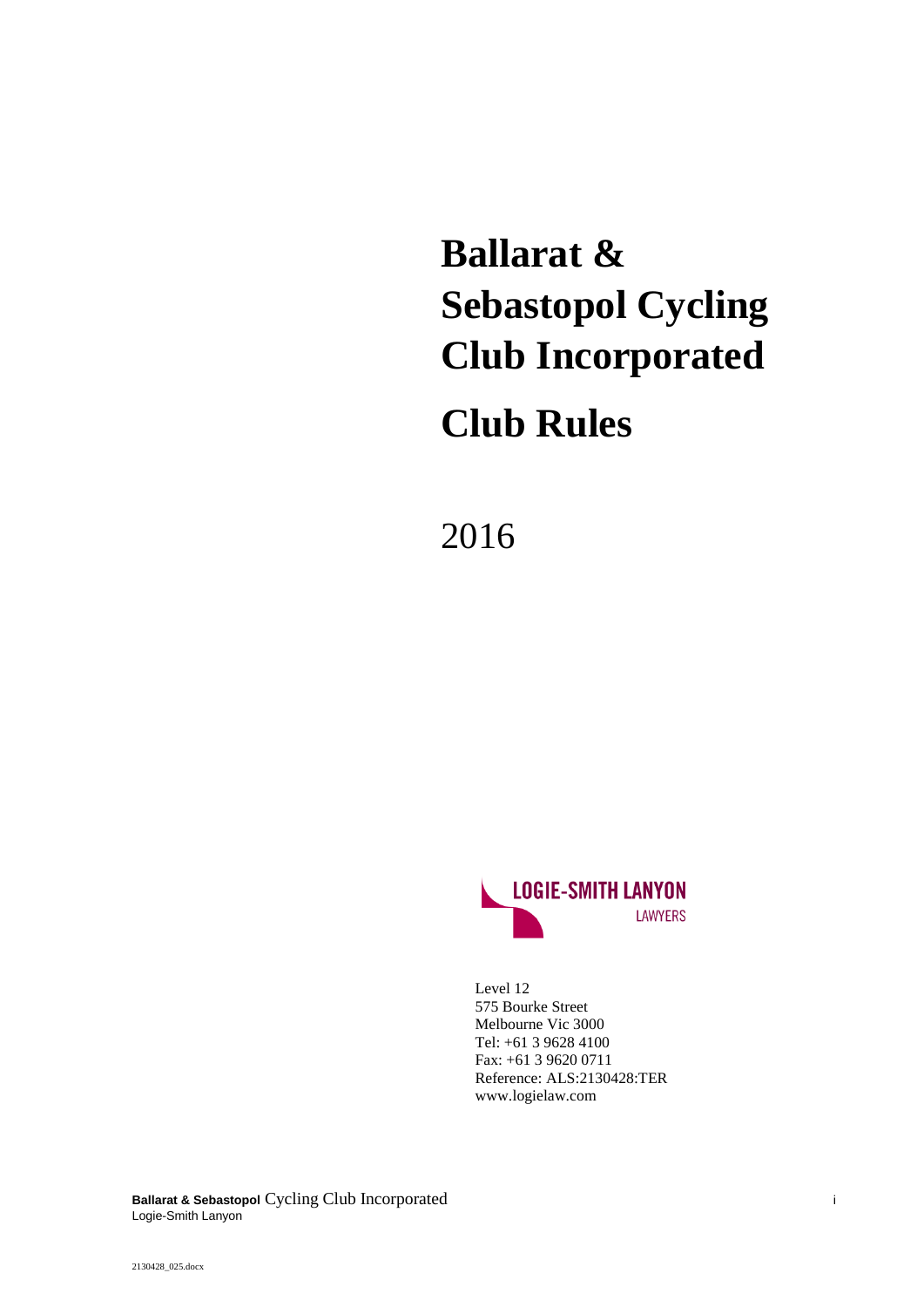# **Contents**

|    | <b>PART 1-PRELIMINARY</b>                                                       | 5               |
|----|---------------------------------------------------------------------------------|-----------------|
| 1  | <b>Name</b>                                                                     | 5               |
| 2  | <b>Purposes</b>                                                                 | 5               |
| 3  | <b>Financial year</b>                                                           | 5               |
| 4  | <b>Definitions</b>                                                              | 5               |
|    | <b>PART 2-POWERS OF CLUB</b>                                                    | $6\phantom{1}6$ |
| 5  | <b>Powers of Club</b>                                                           | $6\phantom{1}6$ |
| 6  | Not for profit organisation                                                     | $\overline{7}$  |
|    | <b>PART 3-MEMBERS, DISCIPLINARY PROCEDURES AND GRIEVANCES</b>                   | $\overline{7}$  |
|    | <b>Division 1-Membership</b>                                                    | $\overline{7}$  |
| 7  | <b>Classes of membership</b>                                                    | $\overline{7}$  |
| 8  | <b>Individual Members</b>                                                       | 7               |
| 9  | <b>Associate Members</b>                                                        | 8               |
| 10 | <b>Temporary Members</b>                                                        | 8               |
| 11 | <b>Life Members</b>                                                             | 8               |
| 12 | Qualification & application for Individual, Associate or Temporary Membership 8 |                 |
| 13 | <b>Consideration of application for Membership</b>                              | 8               |
| 14 | <b>Annual membership</b>                                                        | 9               |
| 15 | <b>General rights of Members</b>                                                | 9               |
| 16 | <b>Membership renewal</b>                                                       | 10              |
| 17 | <b>Ceasing membership</b>                                                       | 10              |
| 18 | <b>Resigning as a Member</b>                                                    | 10              |
| 19 | <b>Register of Members</b>                                                      | 10              |
|    | <b>Division 2-Disciplinary action</b>                                           | 11              |
| 20 | Grounds for taking disciplinary action                                          | 11              |
| 21 | <b>Courses of Action</b>                                                        | 11              |
| 22 | <b>Notice to Member</b>                                                         | 12              |
| 23 | <b>Decision of subcommittee or Committee</b>                                    | 12              |
| 24 | <b>Appeal rights</b>                                                            | 13              |
| 25 | <b>Appeal Process</b>                                                           | 13              |
| 26 | <b>Conduct of non-Members</b>                                                   | 13              |
|    | <b>Division 3-Grievance procedure</b>                                           | 13              |
| 27 | <b>Application</b>                                                              | 13              |
| 28 | Parties must attempt to resolve the dispute                                     | 14              |
| 29 | <b>Appointment of mediator</b>                                                  | 14              |
| 30 | <b>Mediation process</b>                                                        | 14              |
| 31 | Failure to resolve dispute by mediation                                         | 14              |
|    | <b>PART 4-GENERAL MEETINGS OF THE CLUB</b>                                      | 15              |
| 32 | <b>Annual General Meetings</b>                                                  | 15              |
| 33 | <b>Special General Meetings</b>                                                 | 15              |
| 34 | <b>Special General Meeting held at request of Members</b>                       | 15              |
| 35 | <b>Notice of General Meetings</b>                                               | 16              |
| 36 | Use of technology                                                               | 16              |
| 37 | <b>Quorum at General Meetings</b>                                               | 16              |
| 38 | <b>Adjournment of General Meeting</b>                                           | 17              |
|    |                                                                                 |                 |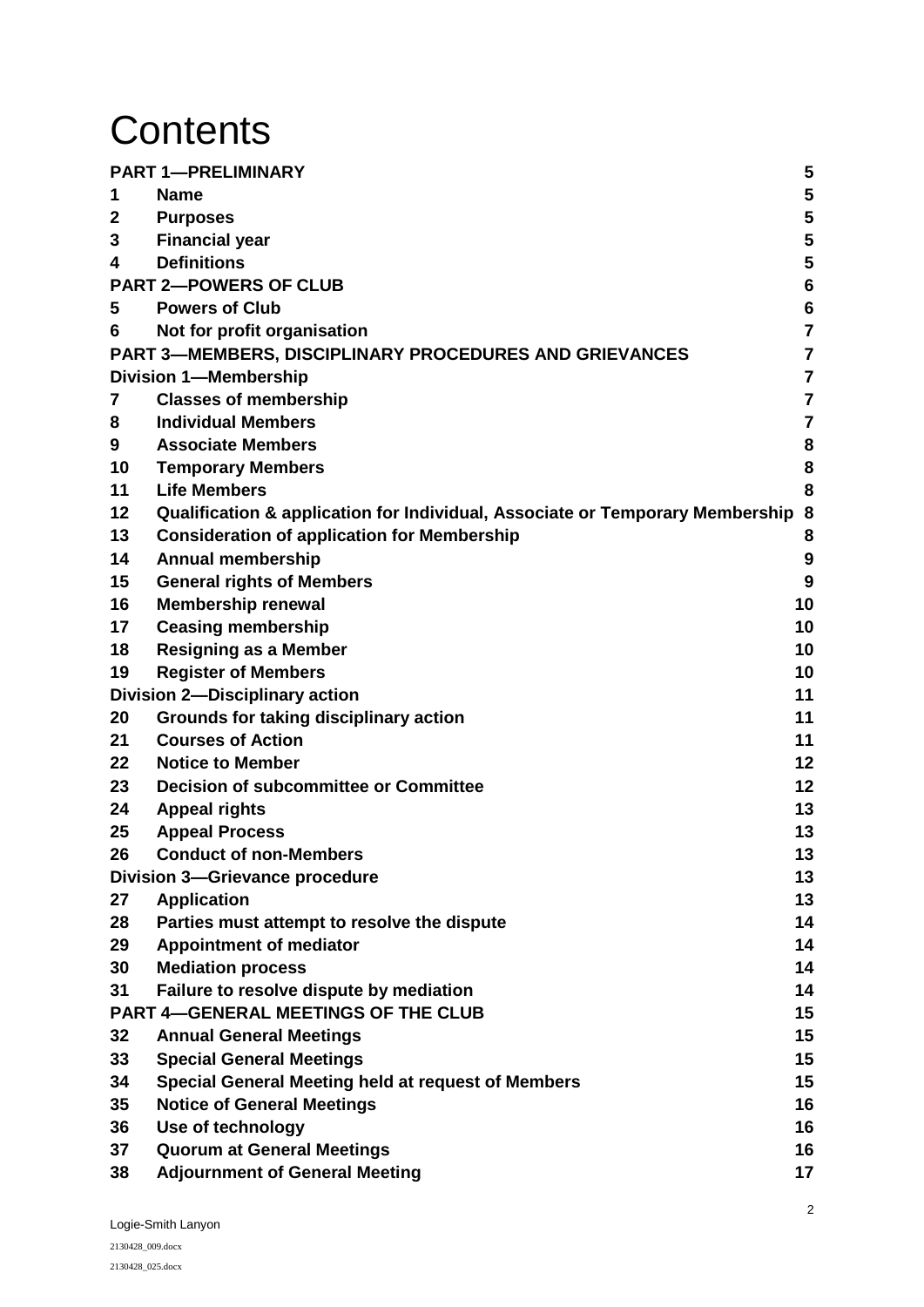| 39 | <b>Voting at General Meeting</b>                                   | 17 |
|----|--------------------------------------------------------------------|----|
| 40 | <b>Proxy Voting</b>                                                | 18 |
| 41 | <b>Special resolutions</b>                                         | 18 |
| 42 | Determining whether resolution carried                             | 19 |
| 43 | <b>Minutes of General Meeting</b>                                  | 19 |
|    | <b>PART 5-COMMITTEE</b>                                            | 19 |
|    | <b>Division 1-Powers of Committee</b>                              | 19 |
| 44 | <b>Role and powers</b>                                             | 19 |
| 45 | <b>Delegation</b>                                                  | 20 |
|    | Division 2-Composition of Committee and duties of members          | 20 |
| 46 | <b>Composition of Committee</b>                                    | 20 |
| 47 | <b>General Duties</b>                                              | 21 |
| 48 | <b>President and Vice-President</b>                                | 21 |
| 49 | <b>Secretary</b>                                                   | 21 |
| 50 | <b>Treasurer</b>                                                   | 22 |
|    | Division 3–Election of Committee Members and tenure of office      | 22 |
| 51 | Who is eligible to be a Committee Member                           | 22 |
| 52 | <b>Positions to be declared vacant</b>                             | 23 |
| 53 | <b>Nominations and Elections</b>                                   | 23 |
| 54 | <b>Ballot</b>                                                      | 23 |
| 55 | <b>Term of Office</b>                                              | 24 |
| 56 | <b>Transitional Arrangements</b>                                   | 24 |
| 57 | <b>Removal of Committee Member</b>                                 | 24 |
| 58 | <b>Vacation of office</b>                                          | 25 |
| 59 | <b>Filling casual vacancies</b>                                    | 25 |
|    | <b>Division 4-Meetings of Committee</b>                            | 25 |
| 60 | <b>Meetings of Committee</b>                                       | 25 |
| 61 | <b>Notice of meetings</b>                                          | 26 |
| 62 | <b>Urgent meetings</b>                                             | 26 |
| 63 | <b>Procedure and order of business</b>                             | 26 |
| 64 | Use of technology                                                  | 26 |
| 65 | Quorum                                                             | 26 |
| 66 | Voting                                                             | 27 |
| 67 | <b>Conflict of interest</b>                                        | 27 |
| 68 | <b>Minutes of meeting</b>                                          | 27 |
| 69 | Leave of absence                                                   | 28 |
| 70 | <b>Members (Non Committee) Participation at Committee Meetings</b> | 28 |
|    | <b>PART 6-FINANCIAL MATTERS</b>                                    | 28 |
| 71 | <b>Source of funds</b>                                             | 28 |
| 72 | <b>Affiliation, Capitation and Licence Fees</b>                    | 28 |
| 73 | <b>Management of funds</b>                                         | 28 |
| 74 | <b>Financial records</b>                                           | 29 |
| 75 | <b>Financial statements</b>                                        | 29 |
|    | <b>PART 7-GENERAL MATTERS</b>                                      | 29 |
| 76 | <b>Common seal</b>                                                 | 29 |
| 77 | <b>Registered address</b>                                          | 29 |
| 78 | <b>Notice requirements</b>                                         | 30 |
| 79 | Custody and inspection of books and records                        | 30 |
| 80 | Indemnity                                                          | 31 |
| 81 | Winding up and cancellation                                        | 31 |
| 82 | <b>Alteration of Rules</b>                                         | 31 |
|    |                                                                    |    |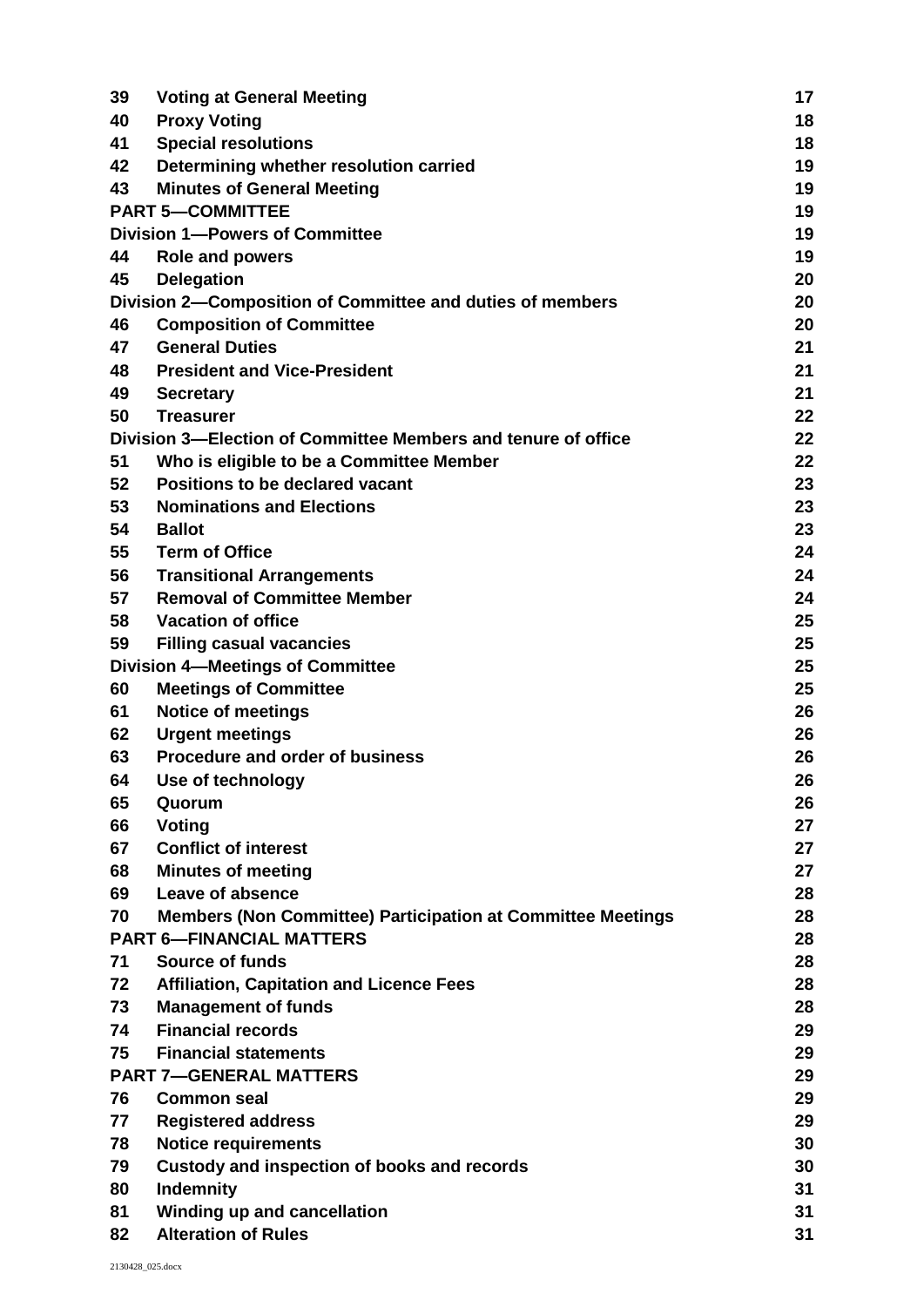### **83 Review of Rules 32**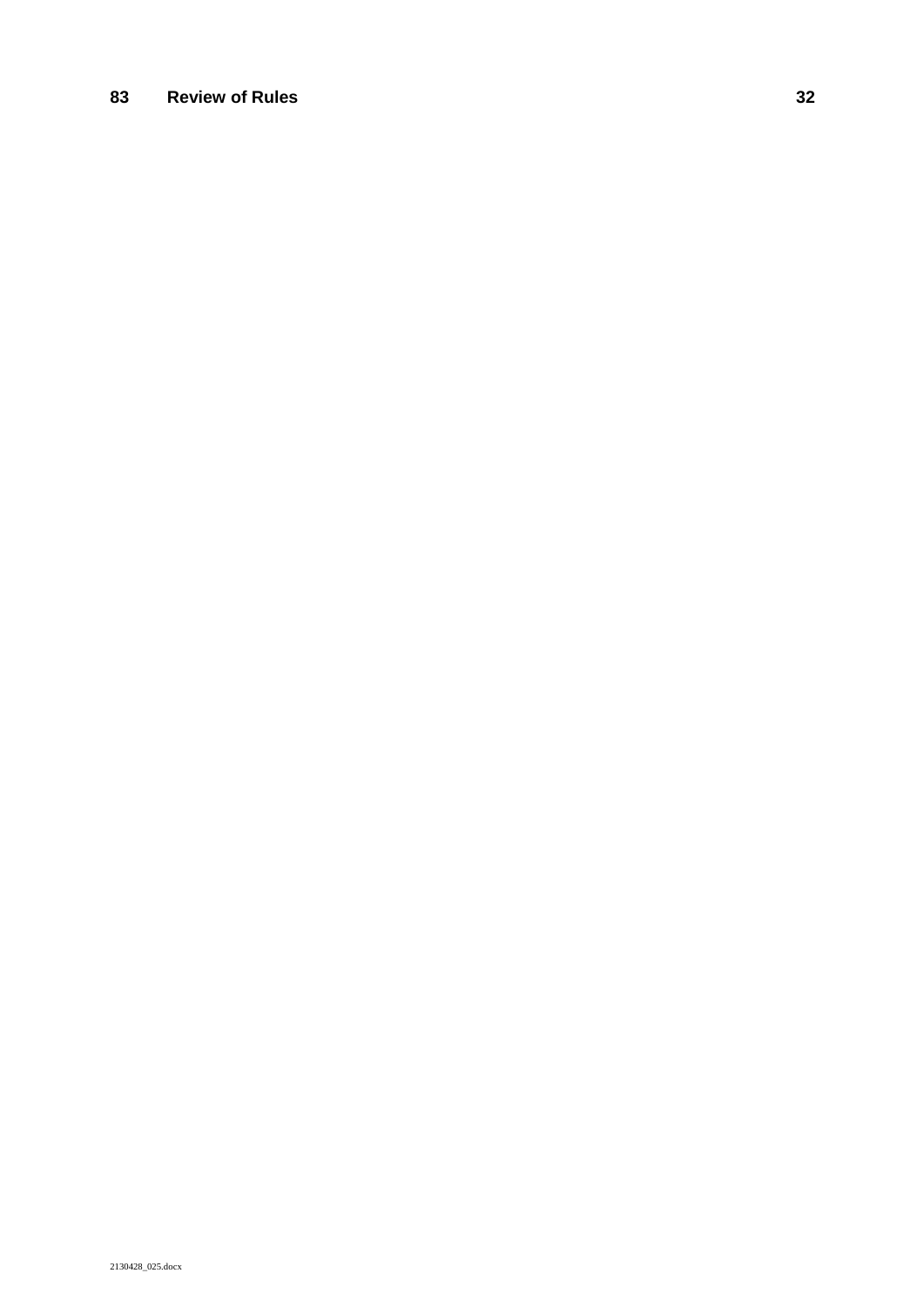### <span id="page-4-0"></span>PART 1—PRELIMINARY

### <span id="page-4-1"></span>**1 Name**

The name of the incorporated association is "Ballarat & Sebastopol Cycling Club" (the **Club**).

Note: Under section 23 of the Act, the name of the Club and its registration number must appear on all its business documents.

The Ballarat & Sebastopol Cycling Club consists of and incorporates cycling divisions in Road racing, Track racing, Mountain Bike racing, BMX racing and Cyclocross racing.

### <span id="page-4-2"></span>**2 Purposes**

The purposes of the Club are—

- (a) to promote, encourage, foster, develop, extend, cycling in the Club;
- (b) to co-ordinate, encourage, assist and support the legitimate activities of Members;
- (c) to promote, organise and conduct, competitions and other events pertaining to cycling as may from time to time be expedient;
- (d) to affiliate with CV;
- (e) represent the interests of its members and of cycling generally in any appropriate forum; and
- (f) ensure the Club is managed in a way that it does not have a negative net worth at the end of the Financial Year.

### <span id="page-4-3"></span>**3 Financial year**

The Financial Year of the Club is each period of 12 months ending on 30th June.

### <span id="page-4-4"></span>**4 Definitions**

**Absolute Majority**, of the Committee, means a majority of the Committee Members currently holding office and entitled to vote at the time (as distinct from a majority of Committee Members present at a Committee Meeting);

**Act** means the **Associations Incorporation Reform Act 2012** and includes any regulations made under that Act;

**Associate Member** means a person who is under the age of 15, admitted as a member of the Club under rule [9;](#page-7-0)

**By-Laws** means any by-laws of the Club, set by the Committee from time to time under rule  $44(c);$ 

**BMXA** means *BMX Australia Incorporated*;

**BMXV** means *BMX Victoria Incorporated*;

**CA** or **Cycling Australia** means the Cycling Australia Ltd;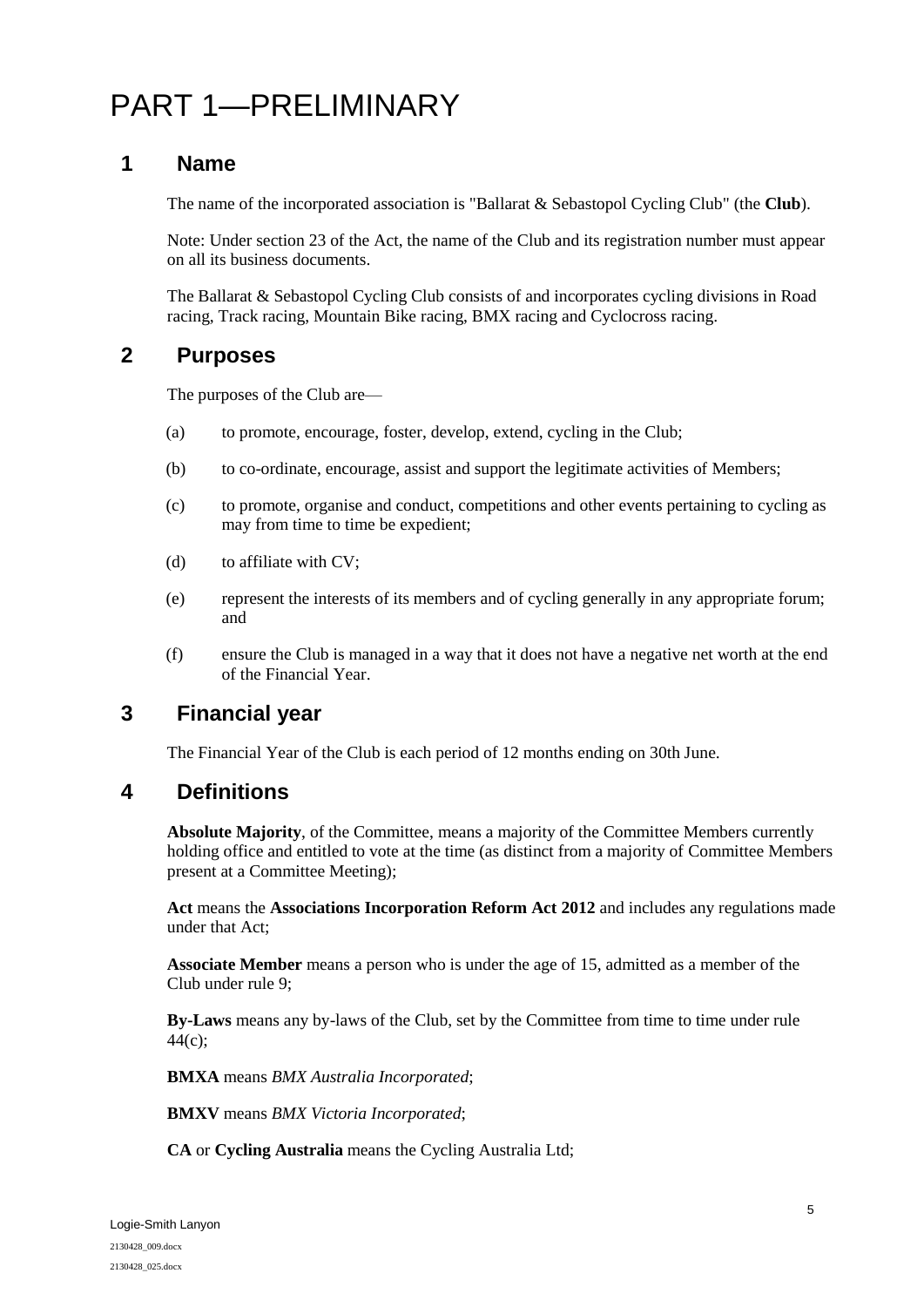**Chairperson**, of a General Meeting or Committee Meeting, means the person chairing the meeting as required under rule [48;](#page-20-1)

**Committee** means the Committee of management of the Club;

**Committee Meeting** means a meeting of the Committee held in accordance with these Rules;

**Committee Member** means a member of the Committee elected or appointed under Division 3 of Part 5;

**Corporations Act** means the *Corporations Act 2001* ;

**CV** means *Cycling Victoria;*

**Cycling** means all cycling activities including, but not limited to, road racing, track racing, BMX racing, all training, coaching, officiating and acting as a spectator;

**Financial***,* in relation to a Member, means a Member who has paid all fees and subscription charges due and owing by it under these Rules;

**Financial Year** means the 12 month period specified in rule [3;](#page-4-3)

**General Meeting** means a General Meeting of the Members of the Club convened in accordance with Part 4 and includes an annual General Meeting and a special General Meeting;

**Individual Member** means an individual Member of the Club under rul[e 8;](#page-6-4)

**Life Member** means a life Member of the Club elected in accordance with rule [11;](#page-7-2)

**Member** means a member of the Club and includes, Individual Members, Temporary Members and Life Members;

**MTBA means** *Mountain Bike Australia Incorporated*;

**Registrar** means the Registrar of Incorporated Associations;

**Special Resolution** means a resolution that requires not less than three-quarters of the Members voting at a General Meeting to vote in favour of the resolution;

**Technical Regulations** means such technical regulations relating to cycling as are set by the ACF or the Club from time to time; and

**Temporary Member** means a temporary Member of the Club under rul[e 9.](#page-7-0)

### <span id="page-5-0"></span>PART 2—POWERS OF CLUB

### <span id="page-5-2"></span><span id="page-5-1"></span>**5 Powers of Club**

- (a) Subject to the Act, the Club has power to do all things incidental or conducive to achieve its purposes.
- (b) Without limiting subrule [\(a\),](#page-5-2) the Club may—
	- (i) acquire, hold and dispose of real or personal property;
	- (ii) open and operate accounts with financial institutions;
	- (iii) invest its money in any security in which trust monies may lawfully be invested;
	- (iv) raise and borrow money on any terms and in any manner as it thinks fit;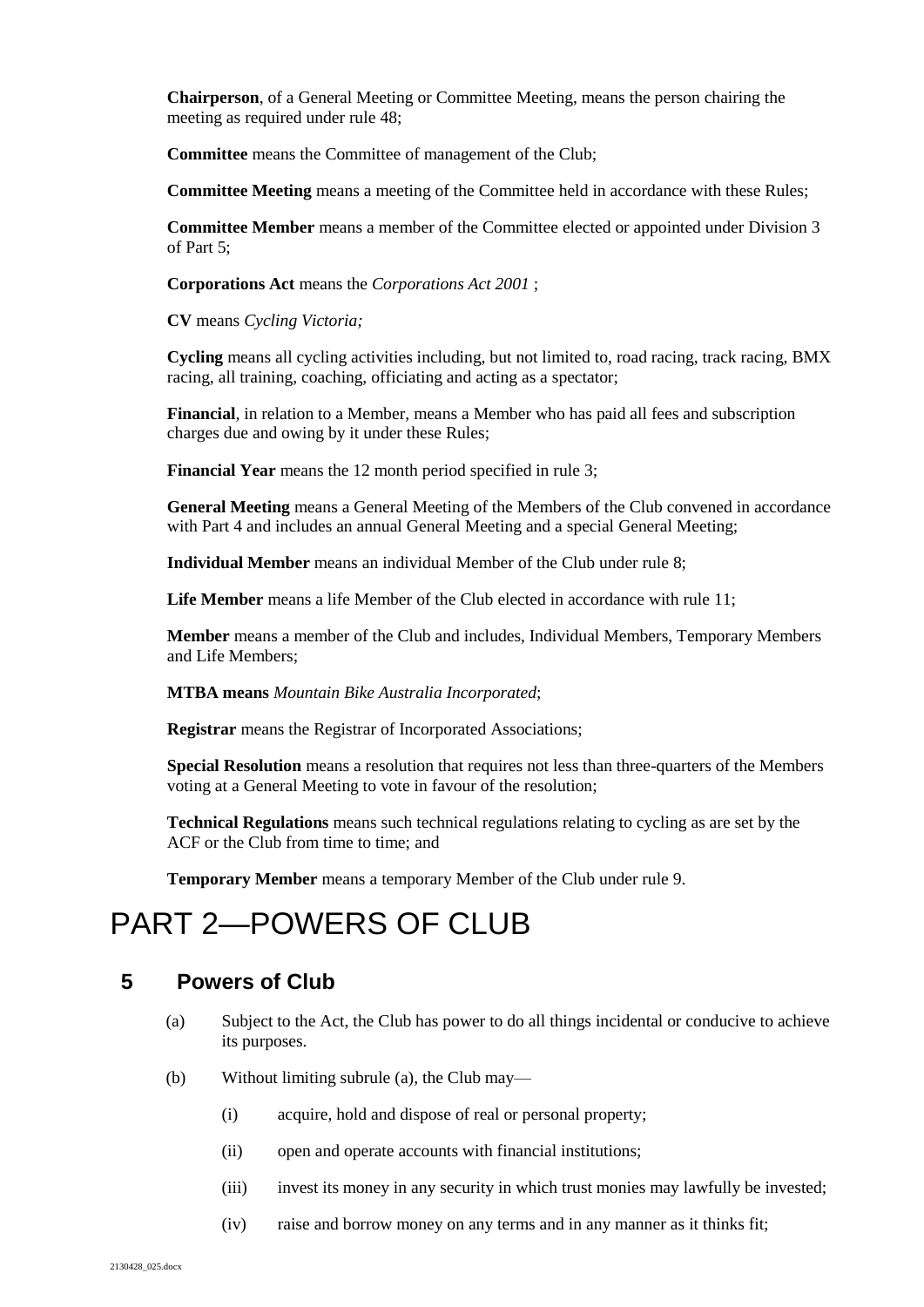- (v) secure the repayment of money raised or borrowed, or the payment of a debt or liability;
- (vi) appoint agents to transact business on its behalf;
- (vii) enter into any other contract it considers necessary or desirable.
- (c) The Club may only exercise its powers and use its income and assets (including any surplus) for its purposes.
- (d) The Club may be a member of the Australian Cycling Federation, BMX Australia , Mountain Bike Australia or and such other organisations as the Committee may determine from time to time.

### <span id="page-6-5"></span><span id="page-6-0"></span>**6 Not for profit organisation**

- (a) The Club must not distribute any surplus, income or assets directly or indirectly to its Members.
- (b) Subrule [\(a\)](#page-6-5) does not prevent the Club from paying a Member—
	- (i) reimbursement for expenses properly incurred by the Member;
	- (ii) for goods or services provided by the Member; or
	- (iii) in cash or otherwise as a prize awarded to a Member—

if this is done in good faith on terms no more favourable than if the Member was not a Member.

Note: Section 33 of the Act provides that an incorporated association must not secure pecuniary profit for its members. Section 4 of the Act sets out in more detail the circumstances under which an incorporated association is not taken to secure pecuniary profit for its members.

### <span id="page-6-1"></span>PART 3—MEMBERS, DISCIPLINARY PROCEDURES AND GRIEVANCES

### <span id="page-6-2"></span>Division 1—Membership

### <span id="page-6-3"></span>**7 Classes of membership**

- (a) The Club has the following classes of membership:
	- (i) Individual Members;
	- (ii) Associate Members;
	- (iii) Temporary Members; and
	- (iv) Life Members.
- (b) Any person who supports the purposes of the Club and meets the criteria set out in rule [12](#page-7-3) is eligible for Club membership.

### <span id="page-6-4"></span>**8 Individual Members**

(a) Individual Members must have an annual membership with at least one of: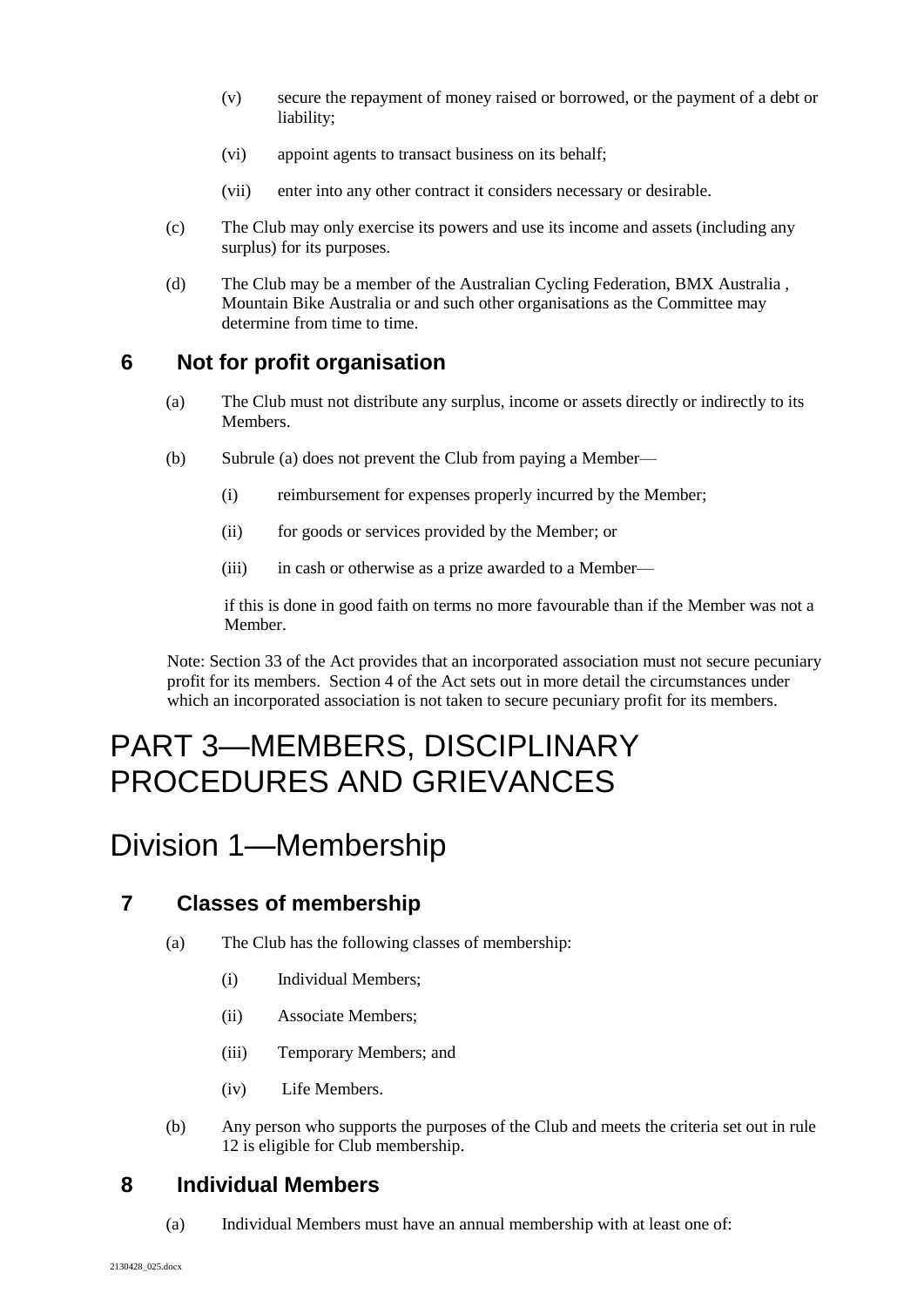- (i) CV;
- (ii) BMXV; or
- (iii) MTBA.

### <span id="page-7-0"></span>**9 Associate Members**

- (a) The Club may accept persons who are under the age of 15 to be Associate Members.
- (b) Associate Members must also have an annual membership with at least one of:
	- (i) CV;
	- (ii) BMXV; or
	- (iii) MTBA.
- (c) Associate Members have the right to be present and to debate at General Meetings, but are not entitled to vote.

### <span id="page-7-1"></span>**10 Temporary Members**

The Club may from time to time accept persons who hold a membership for under 6 months (**Temporary Members**).

### <span id="page-7-2"></span>**11 Life Members**

- (a) The Club may elect a person who has rendered distinguished or special service to the Club to become a Life Member by Special Resolution at the annual General Meeting following a recommendation from the Committee.
- (b) Life Members shall be exempt from any membership fees.
- (c) If, after determination by the Committee, a Life Member of the Club is found guilty of conduct unbecoming of a Member or conduct prejudicial to the interests of the Club, the Club, in a General Meeting may by Special Resolution remove the Member's Life Membership.

### <span id="page-7-3"></span>**12 Qualification and application for Individual, Associate or Temporary Membership**

- (a) An individual who applies and is approved for membership as provided in these Rules is eligible to be a Member of the Club on payment of the joining fee and annual subscription payable under these Rules (if applicable).
- (b) The application—
	- (i) must set out the class of membership for which the application is being made;
	- (ii) must be signed by the applicant; and
	- (iii) may be accompanied by the joining fee.

Note: The joining fee is the fee (if any) determined by the Committee under rule [14\(b\).](#page-8-2)

### <span id="page-7-4"></span>**13 Consideration of application for Membership**

(a) As soon as practicable after an application for membership is received, the Committee must decide by resolution whether to accept or reject the application.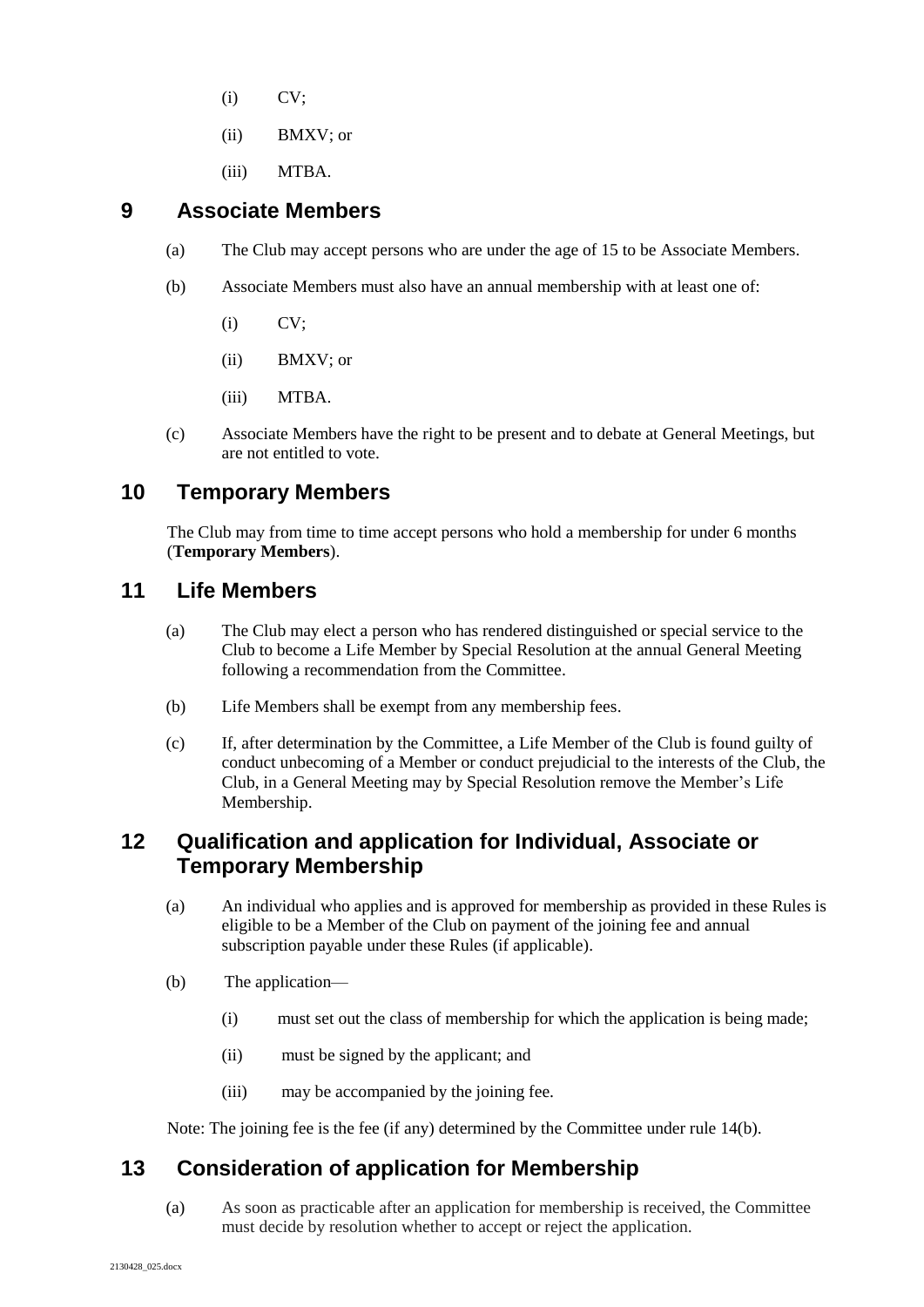- (b) The Committee may request that the applicant provide further information before deciding by resolution whether to accept or reject the application.
	- (c) The Committee must notify the applicant in writing of its decision as soon as practicable after the decision is made.
	- (d) If the Committee rejects the application, it must return any money accompanying the application to the applicant.
	- (e) No reason need be given for the rejection of an application.

### <span id="page-8-0"></span>**14 Annual membership**

- (a) For Individual Members, Temporary Members and Associate Members, the Committee may from time to time determine—
	- (i) amount of the annual subscription (if any) for the following Financial Year; and
	- (ii) the date for payment of the annual subscription,

for each class of membership.

- <span id="page-8-2"></span>(b) The Committee may determine that any new Individual Member or Associate Member who joins after the start of a Financial Year must, for that Financial Year, pay a fee equal  $to$ —
	- (i) the full annual subscription; or
	- (ii) a pro rata annual subscription based on the remaining part of the Financial Year; or
	- (iii) a fixed amount determined from time to time by the Committee.
- (c) The rights of a Member (including the right to vote) who has not paid the annual subscription by the due date are suspended until the subscription is paid.

### <span id="page-8-1"></span>**15 General rights of Members**

- (a) An Individual Member of the Club has the right—
	- (i) to receive notice of General Meetings and of proposed Special Resolutions in the manner and time prescribed by these Rules; and
	- (ii) to submit items of business for consideration at a General Meeting; and
	- (iii) to attend and be heard at General Meetings; and
	- (iv) to vote at a General Meeting; and
	- (v) to have access to the minutes of General Meetings and other documents of the Club as provided under rule [79;](#page-29-2) and
	- (vi) to inspect the register of Members.
- (b) A Member is entitled to vote if the Member is:
	- (i) an Individual Member;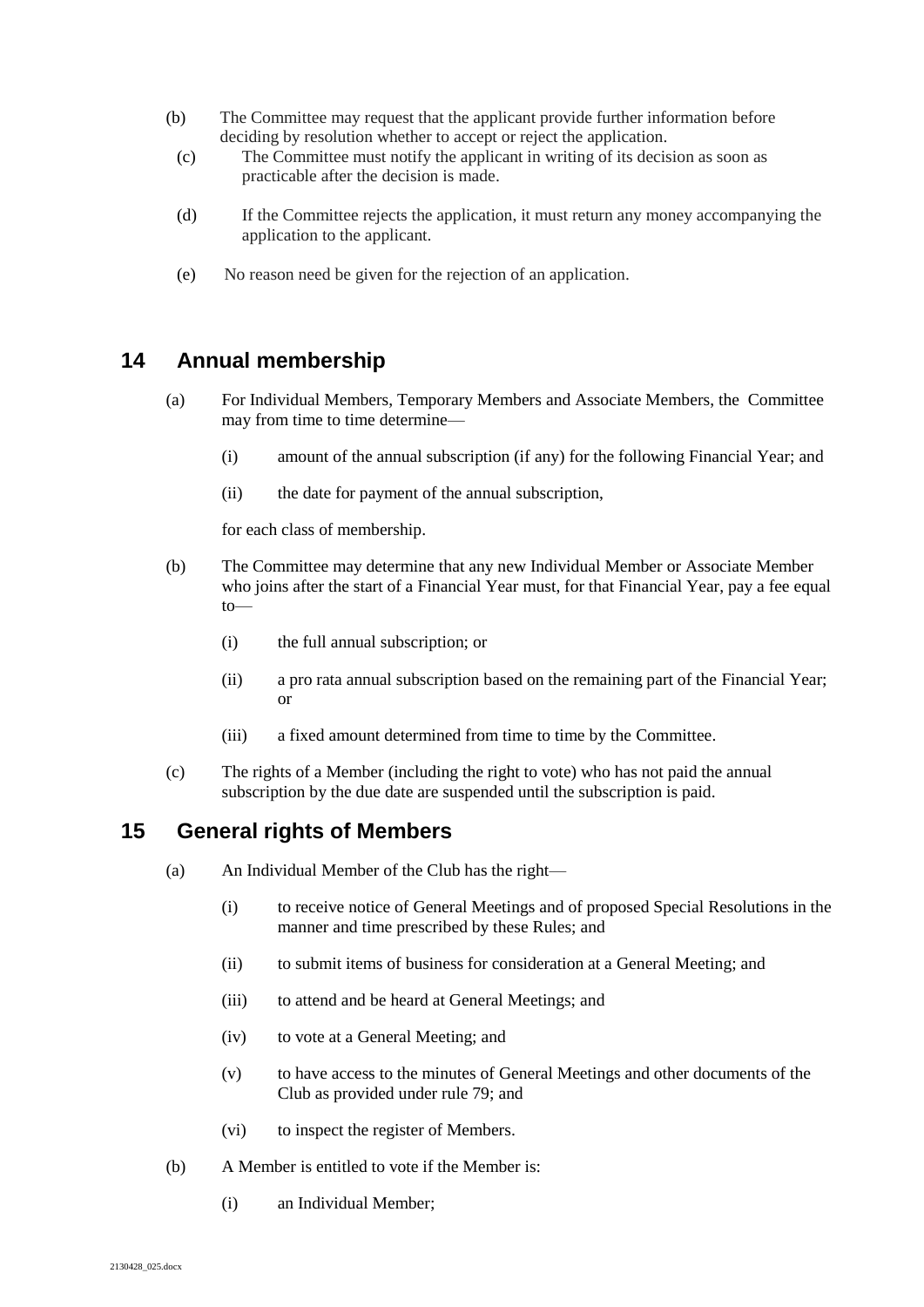- (ii) more than 10 business days have passed since he or she became a Member of the Club; and
- (iii) the Member's membership rights are not suspended for any reason.
- (c) Life Members, Temporary Members and Associate Members shall have the right to be present and to debate at General Meetings, but shall not be entitled to vote.
- (d) The Committee may determine and confer on membership classes such other rights as it deems appropriate from time to time.
- (e) The rights of a Member are not transferable and end when membership ceases.

#### <span id="page-9-0"></span>**16 Membership renewal**

- (a) Individual Members and Associate Members must renew their membership annually in accordance with the procedures set down by the Committee from time to time.
- <span id="page-9-4"></span>(b) The Committee may expel or suspend an Individual Member or an Associate Member who has failed to renew their membership under this rule within one month of such re renewal falling due.
- (c) A Member who has been expelled or suspended under sub-rule [\(b\)](#page-9-4) may re-apply for membership in accordance with these Rules.

### <span id="page-9-1"></span>**17 Ceasing membership**

- (a) The membership of a person ceases on resignation, expulsion or death.
- (b) If a person ceases to be a Member of the Club, the Secretary must, as soon as practicable, enter the date the person ceased to be a Member in the register of Members.

### <span id="page-9-2"></span>**18 Resigning as a Member**

A Member may resign by notice in writing given to the Club.

Note: Rule [78\(c\)](#page-29-3) sets out how notice may be given to the Club. It includes by post or by handing the notice to a member of the Committee.

### <span id="page-9-3"></span>**19 Register of Members**

- (a) The Secretary must keep and maintain a register of Members that includes—
	- (i) for each current Member—
		- (A) the Member's name;
		- (B) the address for notice last given by the Member;
		- (C) the date of becoming a Member;
		- (D) any other information determined by the Committee; and
	- (ii) for each former Member, the date of ceasing to be a Member.
- (b) Any Member may, at a reasonable time and at the cost of the Member, inspect the register of Members.
- (c) This information may be centrally located in a national or state database which the secretary has access to.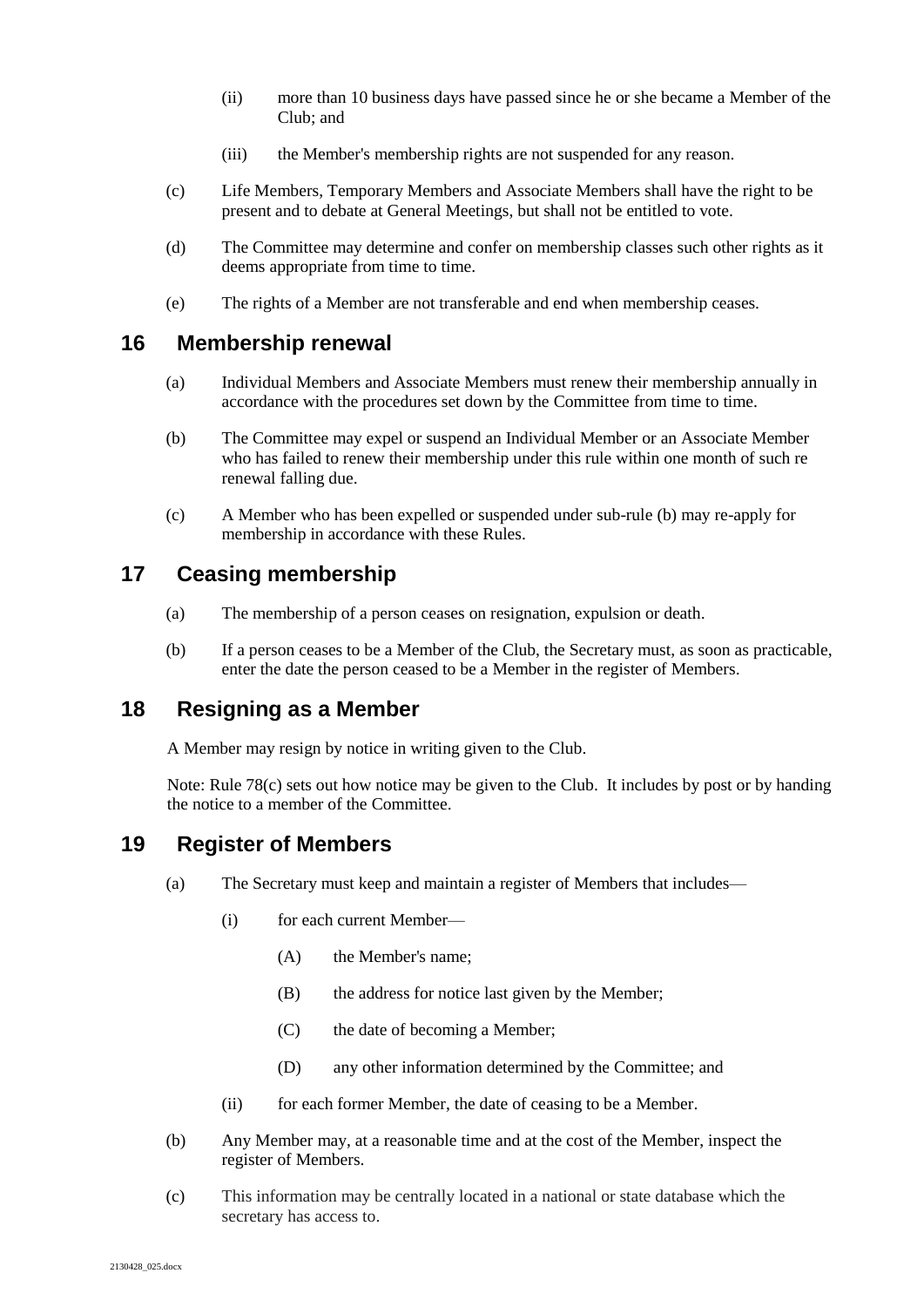(d) Note: Under section 59 of the Act, access to the personal information of a person recorded in the register of members may be restricted in certain circumstances. Section 58 of the Act provides that it is an offence to make improper use of information about a person obtained from the Register of Members.

### <span id="page-10-0"></span>Division 2—Disciplinary action

### <span id="page-10-1"></span>**20 Grounds for taking disciplinary action**

The Club may take disciplinary action against a Member in accordance with this Division if it is determined that the Member—

- (a) has breached, refused , failed or neglected to comply with:
	- (i) these Rules;
	- (ii) any By-Laws set by CV;
	- (iii) any by-laws set by BMXV or BMXA;
	- (iv) any by-laws set by MTBA
	- (v) Technical Regulations; or
	- (vi) policies or codes of conduct of the Club or of CV; or
- (b) refuses to support the purposes of the Club; or
- (c) has engaged in conduct prejudicial to the Club; or
- (d) has acted in a manner unbecoming of a Member or prejudicial to the objects and interests of the Club and/or cycling; or
- (e) demonstrates behaviour of harassment, bullying or intimidation towards individual members, groups of members, or whilst acting on behalf of the club.
- (f) has brought the Club or cycling into disrepute.

### <span id="page-10-2"></span>**21 Courses of Action**

- (a) If the Committee is satisfied that there are sufficient grounds for taking disciplinary action against a Member they may:
	- (i) appoint a disciplinary subcommittee to hear the matter and determine what action, if any, to take against the Member, providing to the disciplinary subcommittee a report containing all relevant and material facts in relation to the conduct the subject of the disciplinary action;
	- (ii) hear the matter and determine what action, if any, to take against the Member; or
	- (iii) immediately:
		- (A) give the Member an official warning;
		- (B) suspend the Member from competitions, activities or events of the Club for a maximum of four weeks; or
		- (C) fine the Member up to \$250.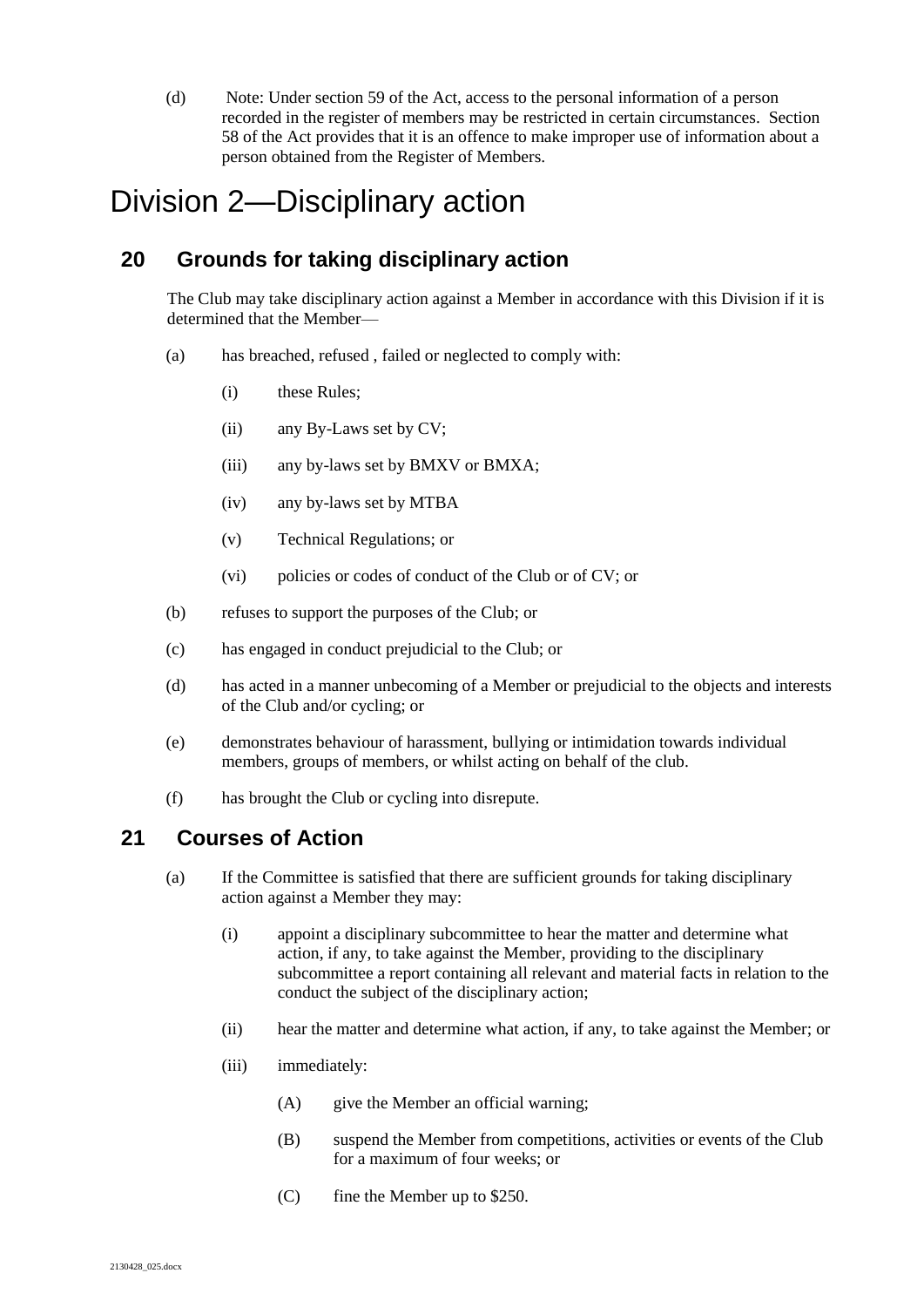### <span id="page-11-0"></span>**22 Notice to Member**

- (a) Before disciplinary action is taken against a Member, whether by the Committee or the disciplinary subcommittee, the Secretary must give written notice to the Member—
	- (i) stating that the Club proposes to take disciplinary action against the Member; and
	- (ii) stating the grounds for the proposed disciplinary action; and
	- (iii) specifying the date, place and time of the meeting at which the Committee or the disciplinary subcommittee intends to consider the disciplinary action (the *disciplinary meeting*), if any; and
	- (iv) advising the Member that he or she may do one or both of the following—
		- (A) attend the disciplinary meeting (if any), call witnesses and address the Committee or disciplinary subcommittee at that meeting;
		- (B) give a written statement to the Committee at any time before the disciplinary meeting (if any); and
	- (v) setting out the Member's appeal rights under rule [24](#page-12-0) if applicable.
- (b) The notice must be given no earlier than 28 days, and no later than 14 days, before the disciplinary meeting is held.

#### <span id="page-11-2"></span><span id="page-11-1"></span>**23 Decision of subcommittee or Committee**

- (a) At the disciplinary meeting, the disciplinary subcommittee or the Committee, whichever is presiding over the meeting, must—
	- (i) give the Member and any witnesses the Member calls an opportunity to be heard; and
	- (ii) consider any written statement submitted by the Member.
- (b) After complying with subrule [23\(a\),](#page-11-2) the disciplinary subcommittee or Committee may—
	- (i) take no further action against the Member; or
	- (ii) reprimand the Member; or
	- (iii) fine the Member up to \$500; or
	- (iv) require that the Member attend or undergo training and education; or
	- (v) suspend:
		- (A) the Member from competitions, activities or events of the Club or Association, on such terms and for such period as the disciplinary subcommittee thinks fit; or
		- (B) the membership rights of the Member for a specified period; or
	- (vi) exclude the Member from a particular competition, activity or event; or
	- (vii) expel the Member from the Club; or
	- (viii) require that the Member:
		- (A) undertake voluntary or community service; or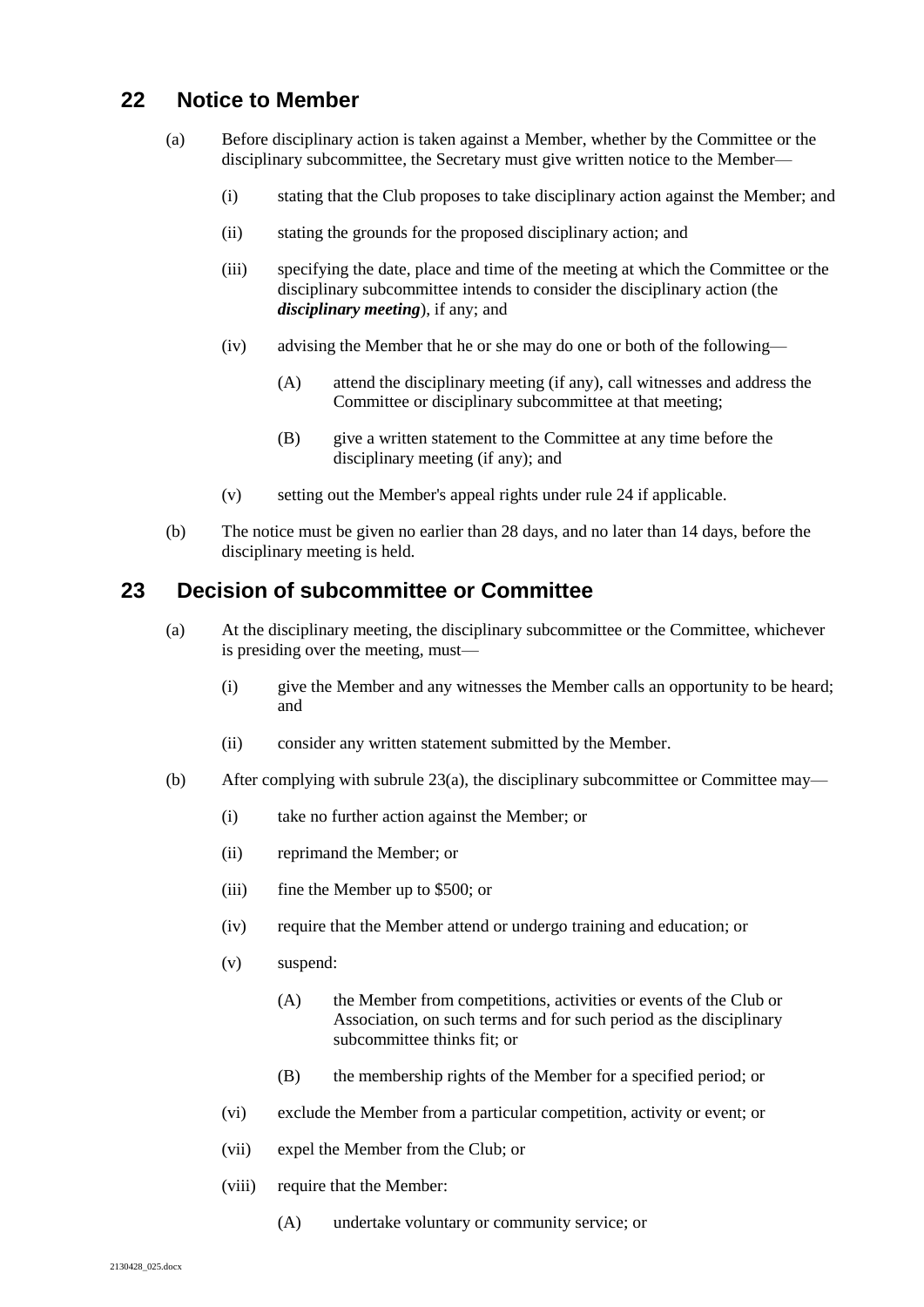(B) issue a formal apology or other statement.

### <span id="page-12-0"></span>**24 Appeal rights**

- (a) A Member has the right to appeal where:
	- (i) the Member's membership rights have been suspended;
	- (ii) the Member has been expelled from the Club;
	- (iii) the Member has been suspended from competitions, activities or events of the Club for a period of greater than four weeks; or
	- (iv) the Member has been fined an amount greater than \$250.

### <span id="page-12-1"></span>**25 Appeal Process**

- (a) Where an Individual Member or an Associate Member has the right to appeal under rule [24,](#page-12-0) the Individual Member or Associate Member may appeal the decision:
	- (i) if that Individual Member or Associate Member is a member of CV or BMXV, under the appeals process applicable under the rules of either CV or BMXV; or
	- (ii) if that Individual Member or Associate Member is a member of MTBA, under the appeals process applicable under the rules of MTBA.

### <span id="page-12-2"></span>**26 Conduct of non-Members**

- (a) Where a non-Member's conduct at an event organised or held by the Club would, if committed by a Member, give rise to a right to take disciplinary action under rule [20,](#page-10-1) the Committee may:
	- (i) give the non-Member an official warning; and/or
	- (ii) eject the non-Member from the event; and/or
	- (iii) suspend the non-Member from competitions, activities or events of the Club for a maximum of four weeks; and
	- (iv) if the conduct continues after the Committee takes action under any of paragraphs [\(i\),](#page-12-5) [\(ii\)](#page-12-6) or [\(iii\)](#page-12-7) above, suspend the Member with whom the offending non-Member is associated.
- (b) In this rule, a reference to *non-Member* includes (but is not limited to) a parent, coach, volunteer or spectator.

### <span id="page-12-3"></span>Division 3—Grievance procedure

### <span id="page-12-4"></span>**27 Application**

- <span id="page-12-7"></span><span id="page-12-6"></span><span id="page-12-5"></span>(a) The grievance procedure set out in this Division applies to disputes under these Rules, and to disputes in relation to or incidents occurring at competitions, activities or events of the Club between or involving—
	- (i) a Member and another Member;
	- (ii) a Member and the Committee;
	- (iii) a Member and the Club.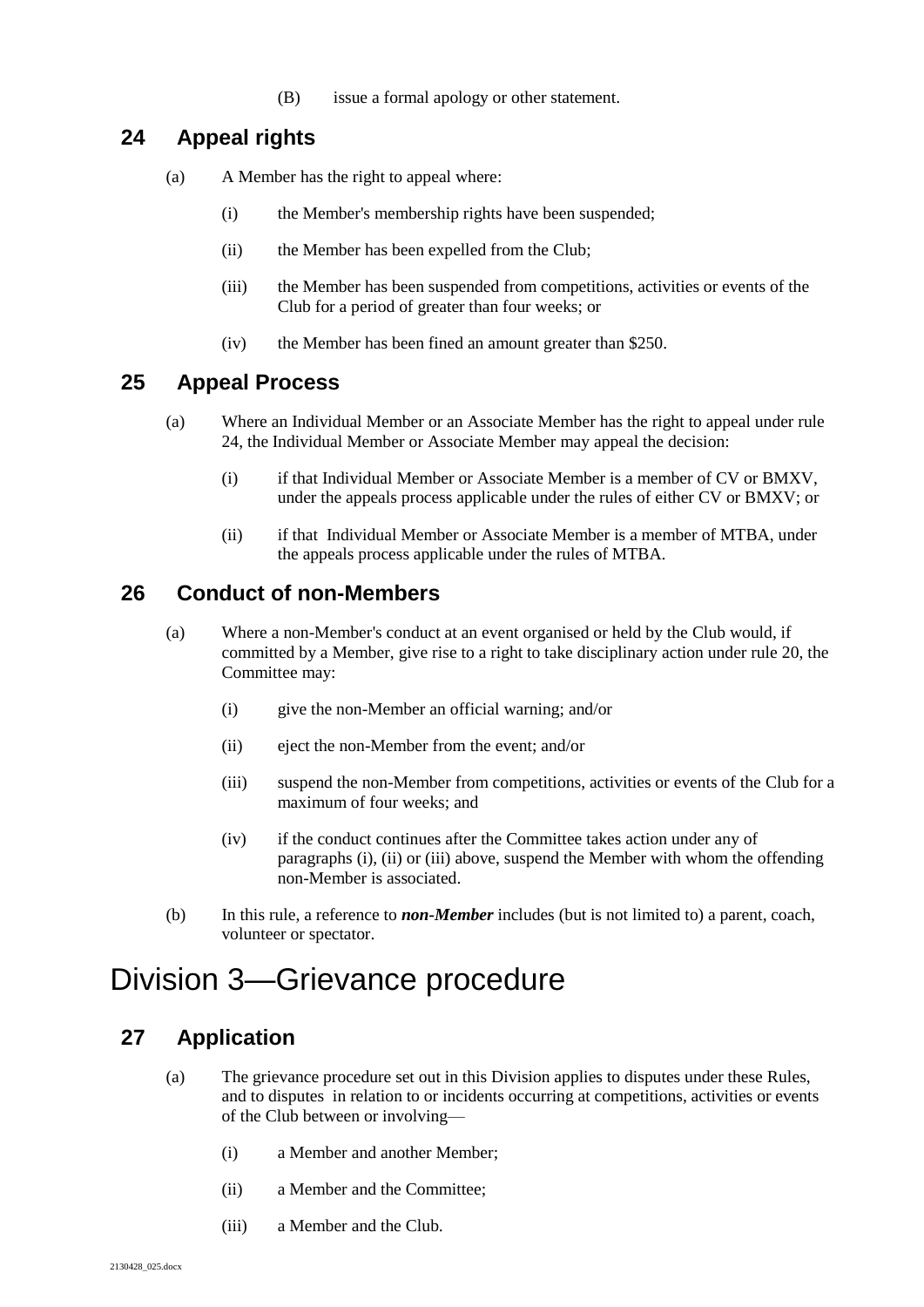- (b) A Member must not initiate a grievance procedure in relation to a matter that is the subject of a disciplinary procedure until the disciplinary procedure has been completed.
- (c) A Member must not initiate a grievance procedure in relation to a dispute with another Member unless the Member does so within the time frame set out in rul[e 29\(a\).](#page-13-4)

#### <span id="page-13-0"></span>**28 Parties must attempt to resolve the dispute**

The parties to a dispute must attempt to resolve the dispute between themselves within 14 days of the dispute coming to the attention of each party.

### <span id="page-13-4"></span><span id="page-13-1"></span>**29 Appointment of mediator**

- (a) If the parties to a dispute are unable to resolve the dispute between themselves within the time required by rule [28,](#page-13-0) the parties must within 10 days—
	- (i) notify the Committee of the dispute; and
	- (ii) agree to or request the appointment of a mediator; and
	- (iii) attempt in good faith to settle the dispute by mediation.
- (b) The mediator must be—
	- (i) a person chosen by agreement between the parties; or
	- (ii) in the absence of agreement—
		- (A) if the dispute is between a Member and another Member—a person appointed by the Committee; or
		- (B) if the dispute is between a Member and the Committee or the Club a person appointed or employed by the Dispute Settlement Centre of Victoria.
- (c) A mediator appointed by the Committee may be a Member or former Member of the Club but in any case must not be a person who—
	- (i) has a personal interest in the dispute; or
	- (ii) is biased in favour of or against any party.

### <span id="page-13-2"></span>**30 Mediation process**

- (a) The mediator to the dispute, in conducting the mediation, must—
	- (i) give each party every opportunity to be heard; and
	- (ii) allow due consideration by all parties of any written statement submitted by any party; and
	- (iii) ensure that natural justice is accorded to the parties throughout the mediation process.
- (b) The mediator must not determine the dispute.

### <span id="page-13-3"></span>**31 Failure to resolve dispute by mediation**

If the mediation process does not resolve the dispute, the parties may seek to resolve the dispute in accordance with the Act or otherwise at law.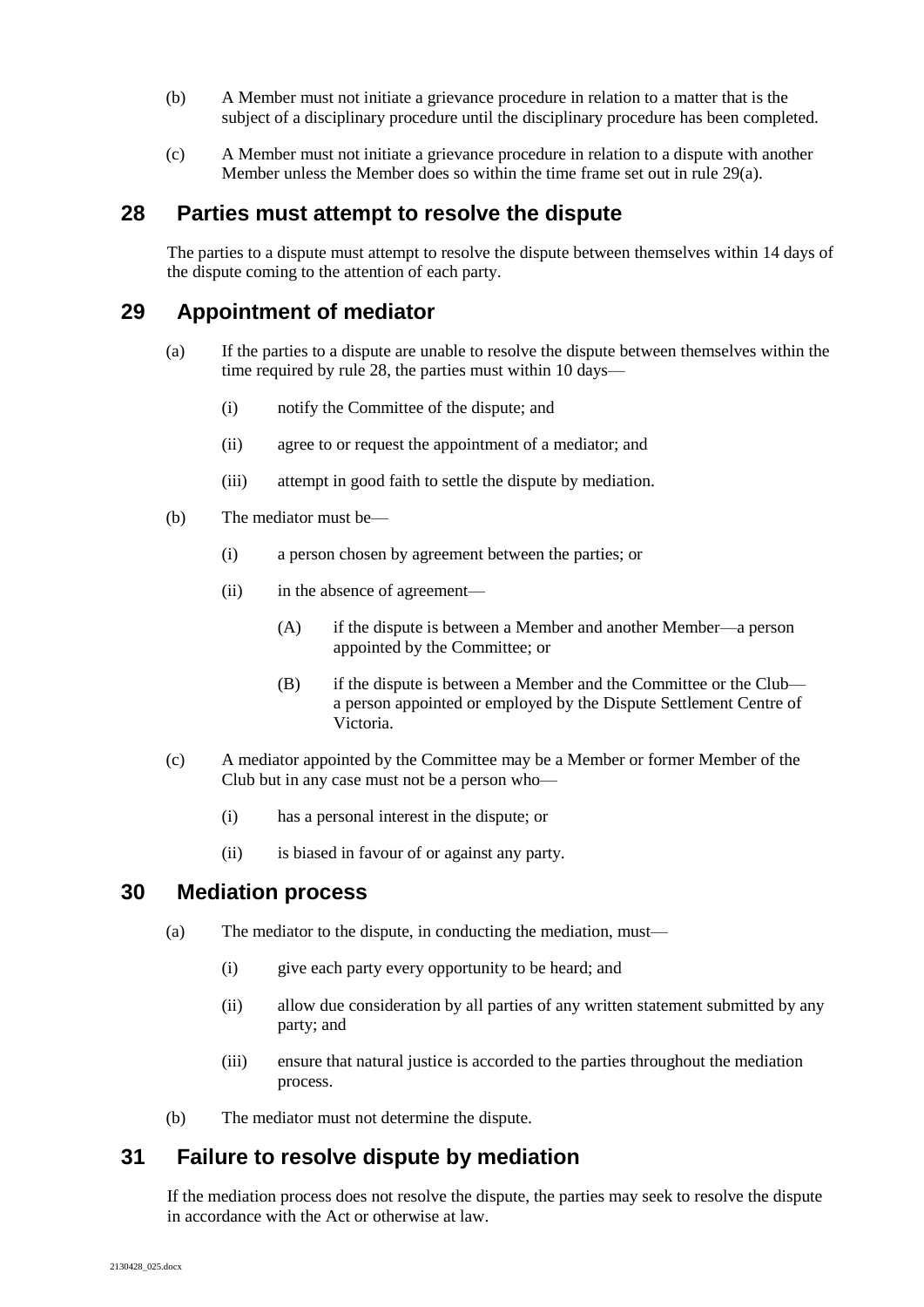### <span id="page-14-0"></span>PART 4—GENERAL MEETINGS OF THE CLUB

### <span id="page-14-1"></span>**32 Annual General Meetings**

- (a) The Committee must convene an annual General Meeting of the Club to be held on a date within 5 months after the end of each Financial Year.
- (b) The Committee may determine the date, time and place of the annual General Meeting.
- (c) The ordinary business of the annual General Meeting is as follows—
	- (i) the registration of Members;
	- (ii) to confirm the minutes of the previous annual General Meeting and of any special General Meeting held since then;
	- (iii) to receive and consider—
		- (A) the annual report of the Committee on the activities of the Club during the preceding Financial Year; and
		- (B) the financial statements of the Club for the preceding Financial Year submitted by the Committee in accordance with Part 7 of the Act; and
	- (iv) to elect the members of the Committee.
- <span id="page-14-5"></span>(d) The annual General Meeting may also conduct any other business of which notice has been given in accordance with these Rules.

### <span id="page-14-2"></span>**33 Special General Meetings**

- (a) Any General Meeting of the Club, other than an annual General Meeting, is a special General Meeting.
- (b) The Committee may convene a special General Meeting whenever it thinks fit.
- (c) No business other than that set out in the notice under rule [35](#page-15-0) may be conducted at the meeting.

Note: General business may be considered at the meeting if it is included as an item for consideration in the notice under rule [35](#page-15-0) and the majority of members at the meeting agree.

### <span id="page-14-3"></span>**34 Special General Meeting held at request of Members**

- (a) The Committee must convene a special General Meeting if a request to do so is made in accordance with subrule [\(b\)](#page-14-4) by at least 10% of the total number of Individual Members.
- <span id="page-14-4"></span>(b) A request for a special General Meeting must—
	- (i) be in writing; and
	- (ii) state the business to be considered at the meeting and any resolutions to be proposed; and
	- (iii) include the names and signatures of the Members requesting the meeting; and
	- (iv) be given to the Secretary.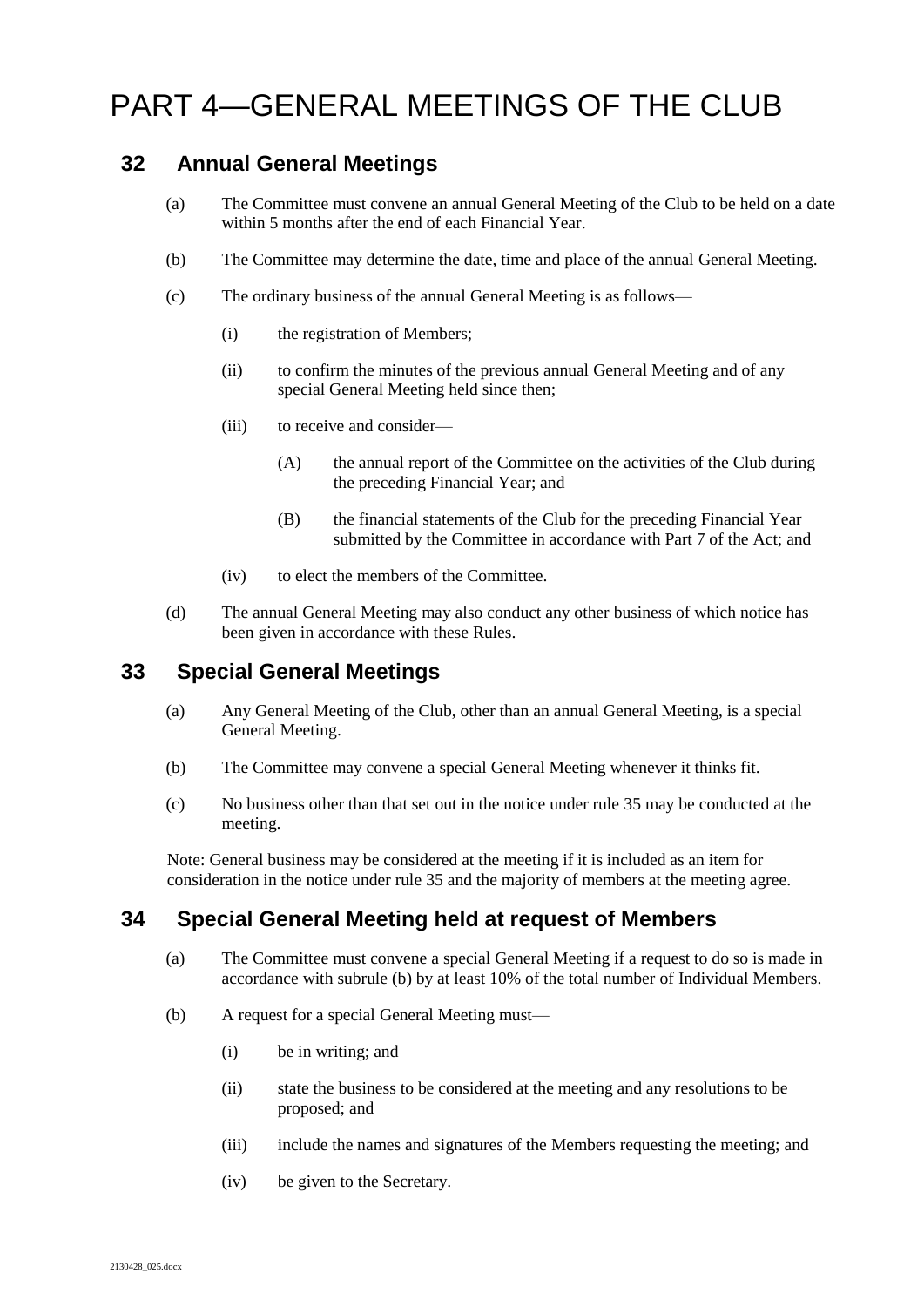- <span id="page-15-3"></span>(c) If the Committee does not convene a special General Meeting within one month after the date on which the request is made, the Members making the request (or any of them) may convene the special General Meeting.
- (d) A special General Meeting convened by Members under subrul[e \(c\)—](#page-15-3)
	- (i) must be held within 3 months after the date on which the original request was made; and
	- (ii) may only consider the business stated in that request.
- (e) The Club must reimburse all reasonable expenses incurred by the Members convening a special General Meeting under subrule [\(c\).](#page-15-3)

### <span id="page-15-0"></span>**35 Notice of General Meetings**

- (a) The Secretary (or, in the case of a special General Meeting convened under rule [34\(c\),](#page-15-3) the Members convening the meeting) must give to each Member of the Club—
	- (i) at least 21 days' notice of a General Meeting if a Special Resolution is to be proposed at the meeting; or
	- (ii) at least 14 days' notice of a General Meeting in any other case.
- (b) The notice must—
	- (i) specify the date, time and place of the meeting; and
	- (ii) indicate the general nature of each item of business to be considered at the meeting; and
	- (iii) if a Special Resolution is to be proposed—
		- (A) state in full the proposed resolution; and
		- (B) state the intention to propose the resolution as a Special Resolution.

### <span id="page-15-4"></span><span id="page-15-1"></span>**36 Use of technology**

- (a) A Member not physically present at a General Meeting may be permitted to participate in the meeting by the use of technology approved by the committee that allows that Member and the Members present at the meeting to clearly and simultaneously communicate with each other.
- (b) For the purposes of this Part, a Member participating in a General Meeting as permitted under subrule [\(a\)](#page-15-4) is taken to be present at the meeting and, if the Member votes at the meeting, is taken to have voted in person.

### <span id="page-15-2"></span>**37 Quorum at General Meetings**

- (a) No business may be conducted at a General Meeting unless a quorum of Members is present.
- (b) The quorum for a General Meeting consists of the lesser of:
	- (i) Ten (10) voting members personally present: and
	- (ii) Twenty-five percent (25%) of the total number of voting members who are financial at the date of the notice of the meeting.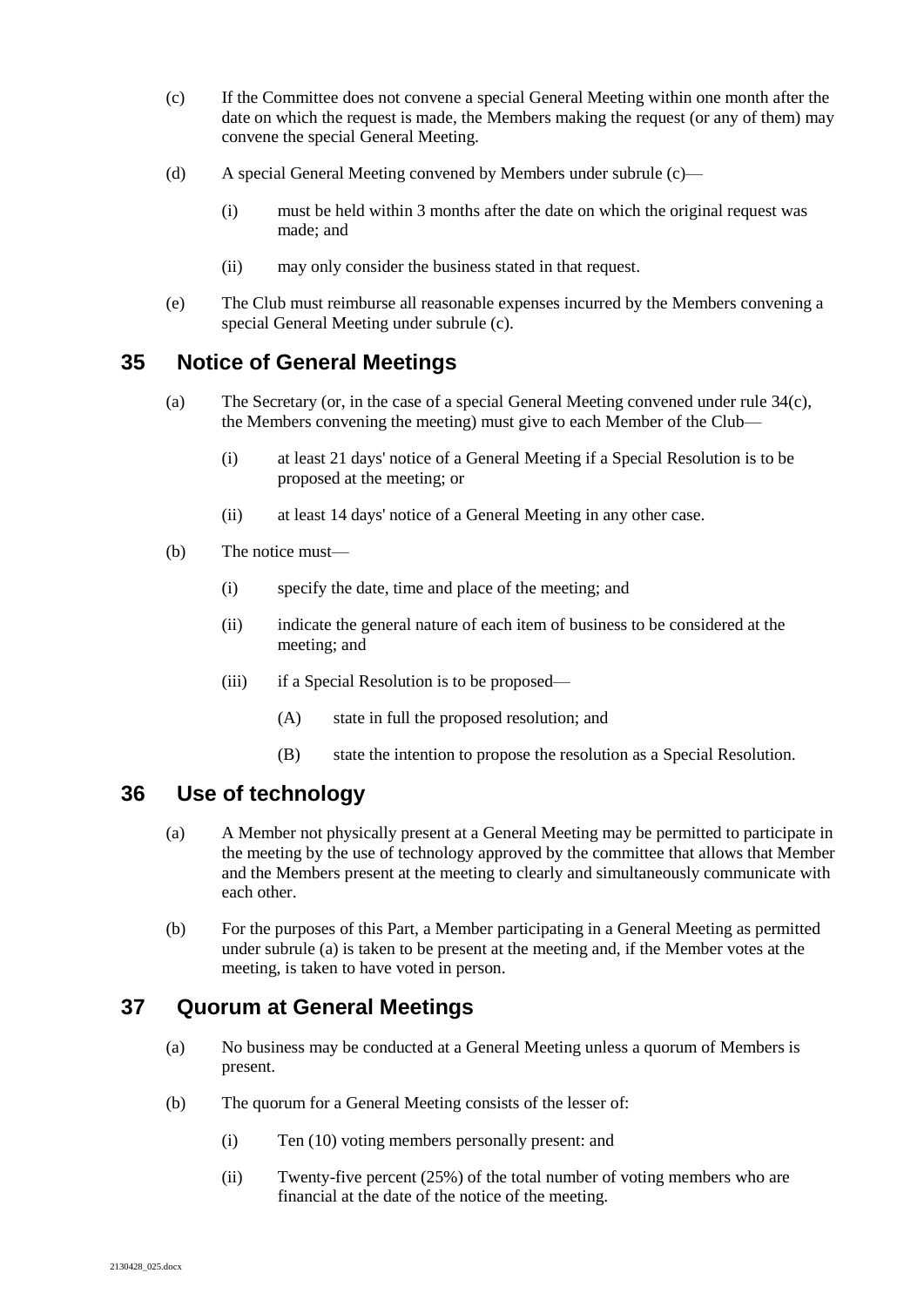- <span id="page-16-2"></span>(c) If a quorum is not present within 30 minutes after the notified commencement time of a General Meeting—
	- (i) in the case of a meeting convened by, or at the request of, Members under rule [34—](#page-14-3)the meeting must be dissolved;

Note: If a meeting convened by, or at the request of, Members is dissolved under this subrule, the business that was to have been considered at the meeting is taken to have been dealt with. If Members wish to have the business reconsidered at another special meeting, the Members must make a new request under rule [34.](#page-14-3)

- (ii) in any other case—
	- (A) the meeting must be adjourned to a date not more than 21 days after the adjournment; and
	- (B) notice of the date, time and place to which the meeting is adjourned must be given at the meeting and confirmed by written notice given to all Members as soon as practicable after the meeting.
- (d) If a quorum is not present within 30 minutes after the time to which a General Meeting has been adjourned under subrule [\(c\)\(ii\),](#page-16-2) the Members present at the meeting (if not fewer than 3) may proceed with the business of the meeting as if a quorum were present.

### <span id="page-16-3"></span><span id="page-16-0"></span>**38 Adjournment of General Meeting**

- (a) The Chairperson of a General Meeting at which a quorum is present may, with the consent of a majority of Members present at the meeting, adjourn the meeting to another time at the same place or at another place.
- (b) Without limiting subrule [\(a\),](#page-16-3) a meeting may be adjourned—
	- (i) if there is insufficient time to deal with the business at hand; or
	- (ii) to give the Members more time to consider an item of business.

#### Example

The members may wish to have more time to examine the financial statements submitted by the Committee at an annual General Meeting.

- (c) No business may be conducted on the resumption of an adjourned meeting other than the business that remained unfinished when the meeting was adjourned.
- (d) Notice of the adjournment of a meeting under this rule is not required unless the meeting is adjourned for 14 days or more, in which case notice of the meeting must be given in accordance with rule [35.](#page-15-0)

### <span id="page-16-1"></span>**39 Voting at General Meeting**

- (a) On any question arising at a General Meeting—
	- (i) subject to subrule [\(c\),](#page-17-1) each Individual Member has one vote; temporary members and associate members are not entitled to vote; and
	- (ii) members may vote by proxy using the proxy form provided by the club; and
	- (iii) except in the case of a Special Resolution, the question must be decided on a majority of votes.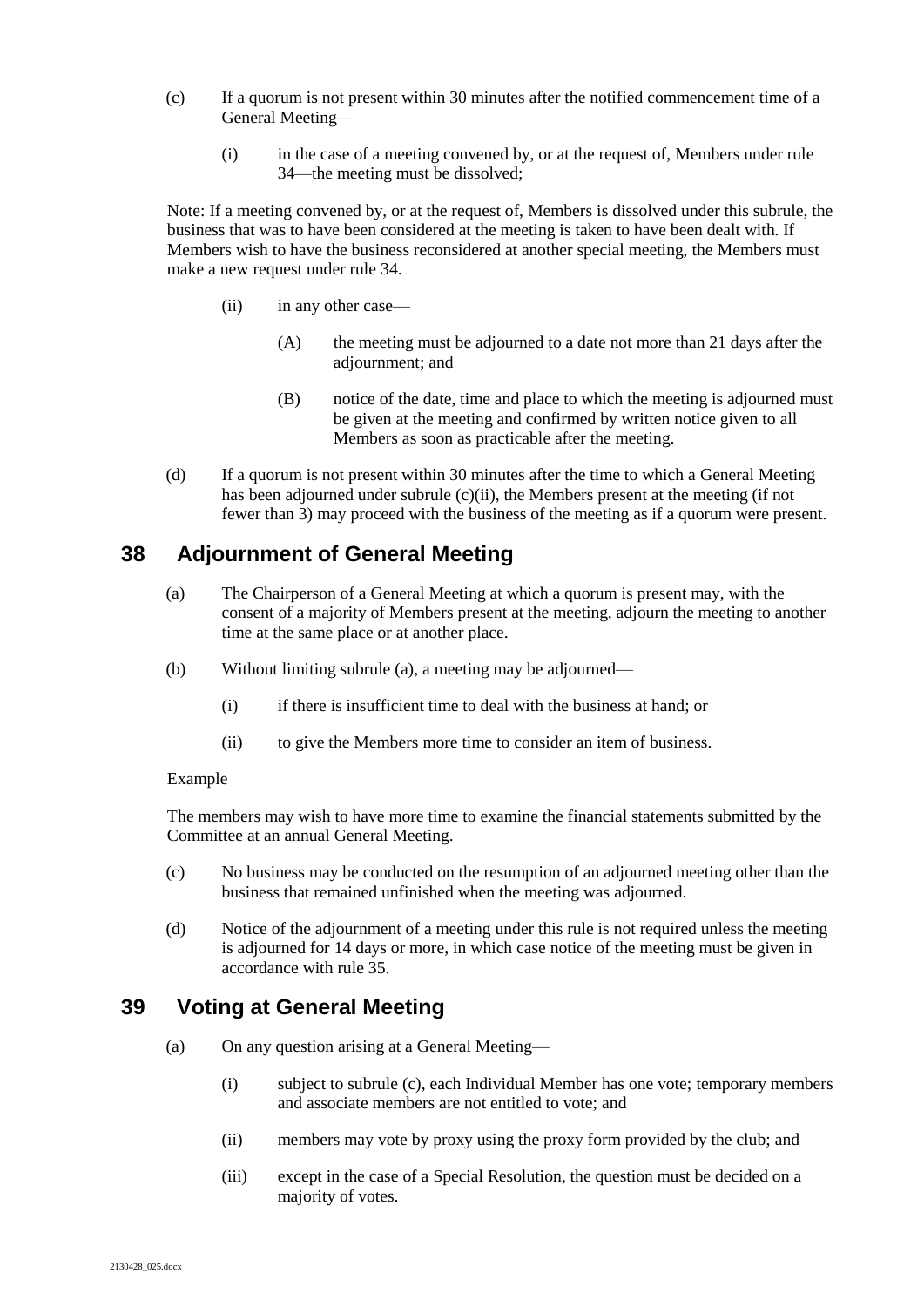- (b) If votes are divided equally on a question, the Chairperson of the meeting has a second or casting vote.
- <span id="page-17-1"></span>(c) If the question is whether or not to confirm the minutes of a previous meeting, only Members who were present at that meeting may vote.
- (d) A Member is not entitled to vote at a General Meeting unless all moneys due and payable by the Member to the Club have been paid.

### **40 Proxy Voting**

- (1) A member may appoint another member as his or her proxy to vote and speak on his or her behalf at a general meeting other than at a disciplinary appeal meeting.
- (2) The appointment of a proxy must be in writing, stating their membership number and signed by the member making the appointment.
- (3) The member appointing the proxy may give specific directions as to how the proxy is to vote on his or her behalf, otherwise the proxy may vote on behalf of the member in any matter as he or she sees fit.
- (4) A voting member in attendance may only vote on behalf of 5 other members via proxy
- (5) If the Committee has not approved a form for the appointment of a proxy, the member may use any other form that clearly identifies the person appointed as the member's proxy and that has been signed by the member.
- (6) Notice of a general meeting given to a member under rule 33 must—

(a) state that the member may appoint another member as a proxy for the meeting; and

(b) include a copy of any form that the Committee has approved for the appointment of a proxy.

(c) a form appointing a proxy will not be eligible if presented in person on the night, all proxy forms must be delivered to the Association via post or electronically.

(d) a form appointing a proxy will only be accepted by post or electronically if it is received by the Association by close of business hours on the Friday before the General Meeting.

### <span id="page-17-0"></span>**41 Special resolutions**

A Special Resolution is passed if not less than three quarters of the Individual Members voting at a General Meeting vote in favour of the resolution.

Note: In addition to certain matters specified in the Act, a Special Resolution is required—

- (a) to remove a Committee Member from office;
- (b) to alter these Rules, including changing the name or any of the purposes of the Club.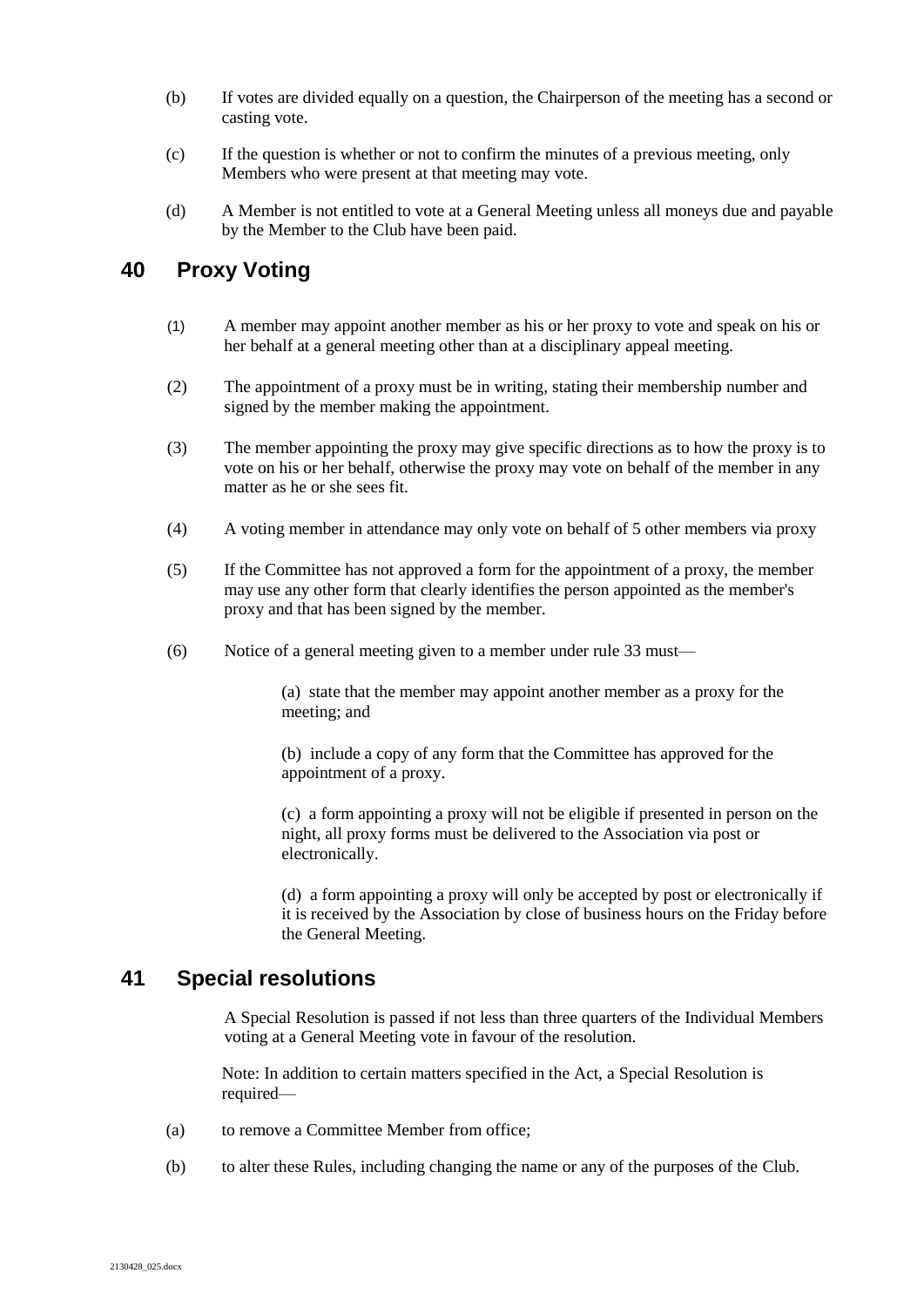### <span id="page-18-0"></span>**42 Determining whether resolution carried**

- (a) Subject to subsection (2b), the Chairperson of a General Meeting may, on the basis of a show of hands, declare that a resolution has been—
	- (i) carried; or
	- (ii) carried unanimously; or
	- (iii) carried by a particular majority; or
	- (iv) lost—

and an entry to that effect in the minutes of the meeting is conclusive proof of that fact.

- (b) If a poll (where votes are cast in writing) is demanded by three or more Members on any question—
	- (i) the poll must be taken at the meeting in the manner determined by the Chairperson of the meeting; and
	- (ii) the Chairperson must declare the result of the resolution on the basis of the poll.
- (c) A poll demanded on the election of the Chairperson or on a question of an adjournment must be taken immediately.
- (d) A poll demanded on any other question must be taken before the close of the meeting at a time determined by the Chairperson.

#### <span id="page-18-1"></span>**43 Minutes of General Meeting**

- (a) The Committee must ensure that minutes are taken and kept of each General Meeting.
- (b) The minutes must record the business considered at the meeting, any resolution on which a vote is taken and the result of the vote.
- (c) In addition, the minutes of each annual General Meeting must include—
	- (i) the names of the Members attending the meeting; and
	- (ii) the financial statements submitted to the Members in accordance with rule  $32(c)(iii)(B)$ ; and
	- (iii) the certificate signed by two Committee Members certifying that the financial statements give a true and fair view of the financial position and performance of the Club; and
	- (iv) any audited accounts and auditor's report or report of a review accompanying the financial statements that are required under the Act.

### <span id="page-18-2"></span>PART 5—COMMITTEE

### <span id="page-18-3"></span>Division 1—Powers of Committee

### <span id="page-18-4"></span>**44 Role and powers**

(a) The business of the Club must be managed by or under the direction of a Committee of management.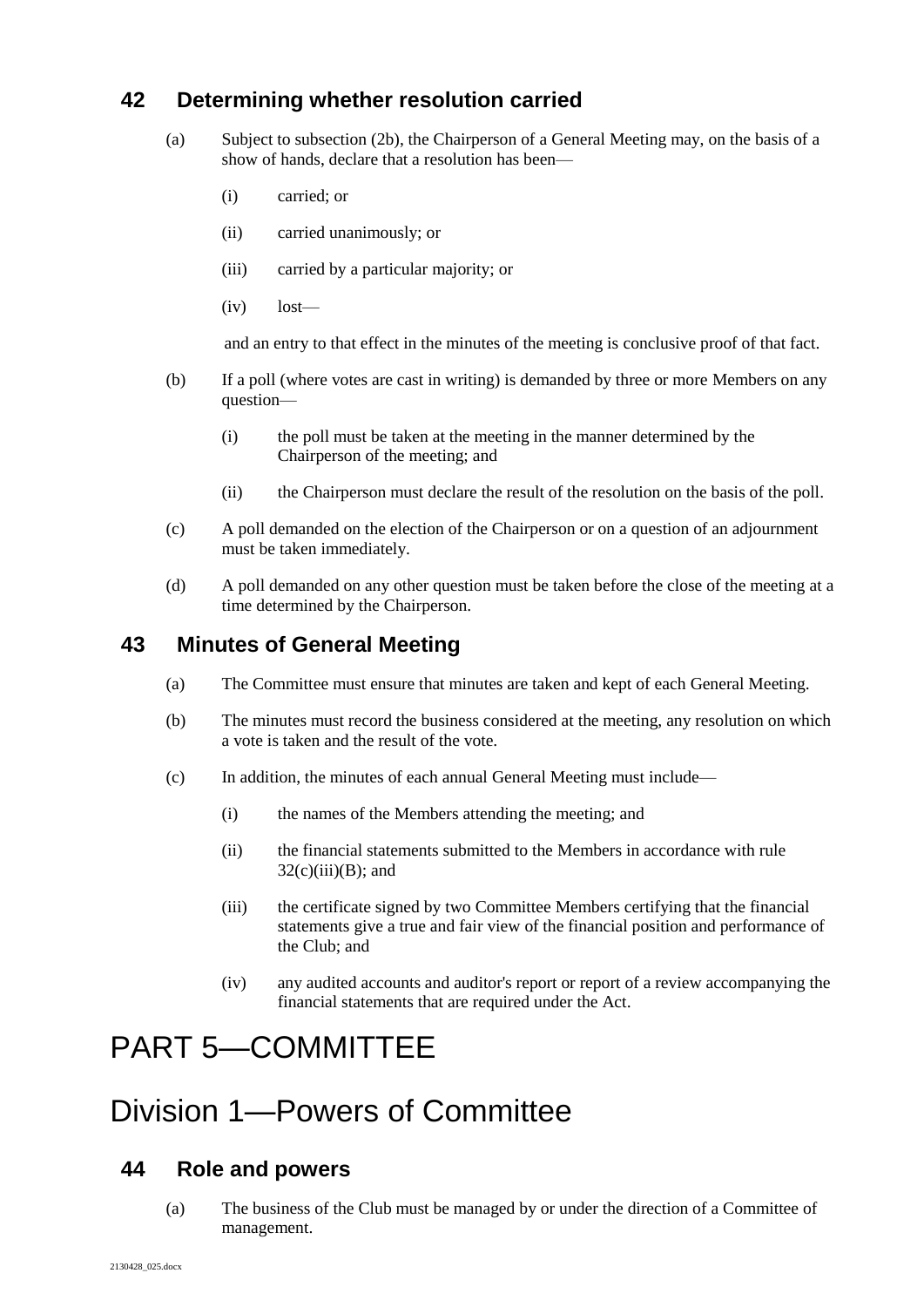- (b) The Committee may exercise all the powers of the Club except those powers that these Rules or the Act require to be exercised by General Meetings of the Members of the Club.
- <span id="page-19-3"></span>(c) The Committee may—
	- (i) establish subcommittees consisting of Members with terms of reference it considers appropriate;
	- (ii) determine the strategy of the Club;
	- (iii) appoint and be accountable for Committee portfolios and all positions provided for in these Rules;
	- (iv) appoint and be accountable for volunteer or paid staff of the organisation;
	- (v) determine fees;
	- (vi) appoint suitable representatives for meetings of BMXV, CV and MTBA;
	- (vii) purchase, transfer, sell, assign, mortgage, lease, hire or exchange land, equipment, plant, furniture, furnishings or any other property;
	- (viii) borrow or raise funds or grant debentures over the property of the Club;
	- (ix) invest and deal with moneys of the Club;
	- (x) utilise the services of any person or organisation; and
	- (xi) delegate to subcommittees any matter for decision, action, control, negotiation, investigation or report.

### <span id="page-19-0"></span>**45 Delegation**

- (a) The Committee may delegate to a member of the Committee, a subcommittee or staff, any of its powers and functions other than—
	- (i) this power of delegation; or
	- (ii) a duty imposed on the Committee by the Act or any other law.
- (b) The delegation must be in writing and may be subject to the conditions and limitations the Committee considers appropriate.
- (c) The Committee may, in writing, revoke a delegation wholly or in part.

### <span id="page-19-1"></span>Division 2—Composition of Committee and duties of members

#### <span id="page-19-2"></span>**46 Composition of Committee**

The Committee consists of —

- (a) up to 8 Individual Members and include;
	- (i) A President
	- (ii) A Vice president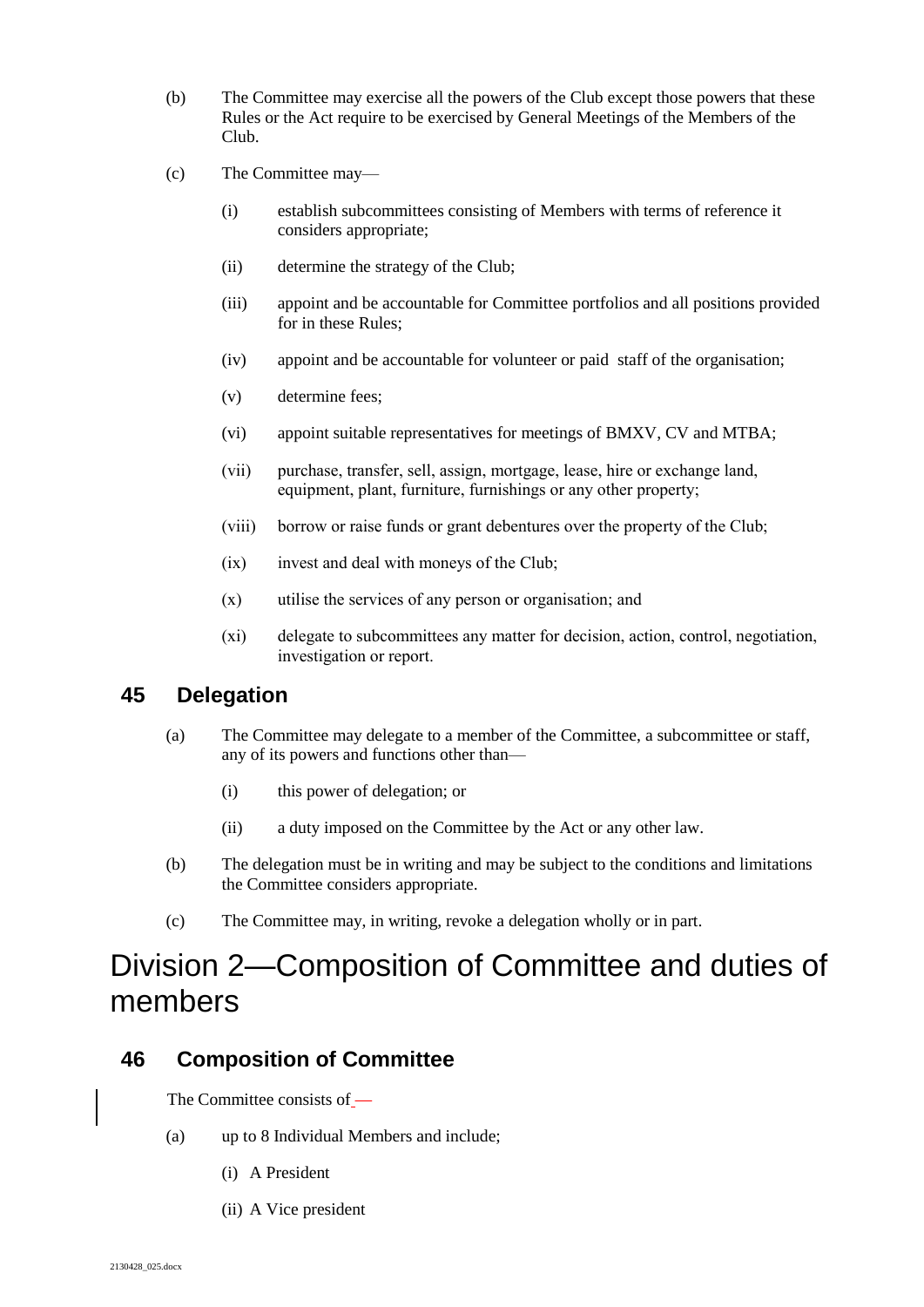(iii)A Treasurer

(iv) A Secretary

(v) and up to 4 ordinary committee members

### <span id="page-20-0"></span>**47 General Duties**

- (a) As soon as practicable after being elected or appointed to the Committee, each Committee Member must become familiar with these Rules and the Act.
- (b) The Committee is collectively responsible for ensuring that the Club complies with the Act and that individual members of the Committee comply with these Rules.
- (c) Committee Members must exercise their powers and discharge their duties with reasonable care and diligence.
- (d) Committee Members must exercise their powers and discharge their duties—
	- (i) in good faith in the best interests of the Club; and
	- (ii) for a proper purpose.
- (e) Committee Members and former Committee Members must not make improper use of—
	- (i) their position; or
	- (ii) information acquired by virtue of holding their position—

so as to gain an advantage for themselves or any other person or to cause detriment to the Club.

Note: See also Division 3 of Part 6 of the Act which sets out the general duties of the office holders of an incorporated association.

(f) In addition to any duties imposed by these Rules, a Committee Member must perform any other duties imposed from time to time by resolution at a General Meeting.

### <span id="page-20-1"></span>**48 President and Vice-President**

- (a) Subject to subrule [\(b\),](#page-20-3) the President or, in the President's absence, the Vice-President is the Chairperson for any General Meetings and for any Committee Meetings.
- <span id="page-20-3"></span>(b) If the President and the Vice-President are both absent, or are unable to preside, the Chairperson of the meeting must be—
	- (i) in the case of a General Meeting—a Member elected by the other Members present; or
	- (ii) in the case of a Committee Meeting—a Committee Member elected by the other Committee Members present.

### <span id="page-20-2"></span>**49 Secretary**

- (a) The Committee may appoint and remove the Secretary from time to time.
- (b) A person must not be appointed Secretary of the Club unless the person:
	- (i) consents to the appointment;
	- (ii) is at least 18 years of age; and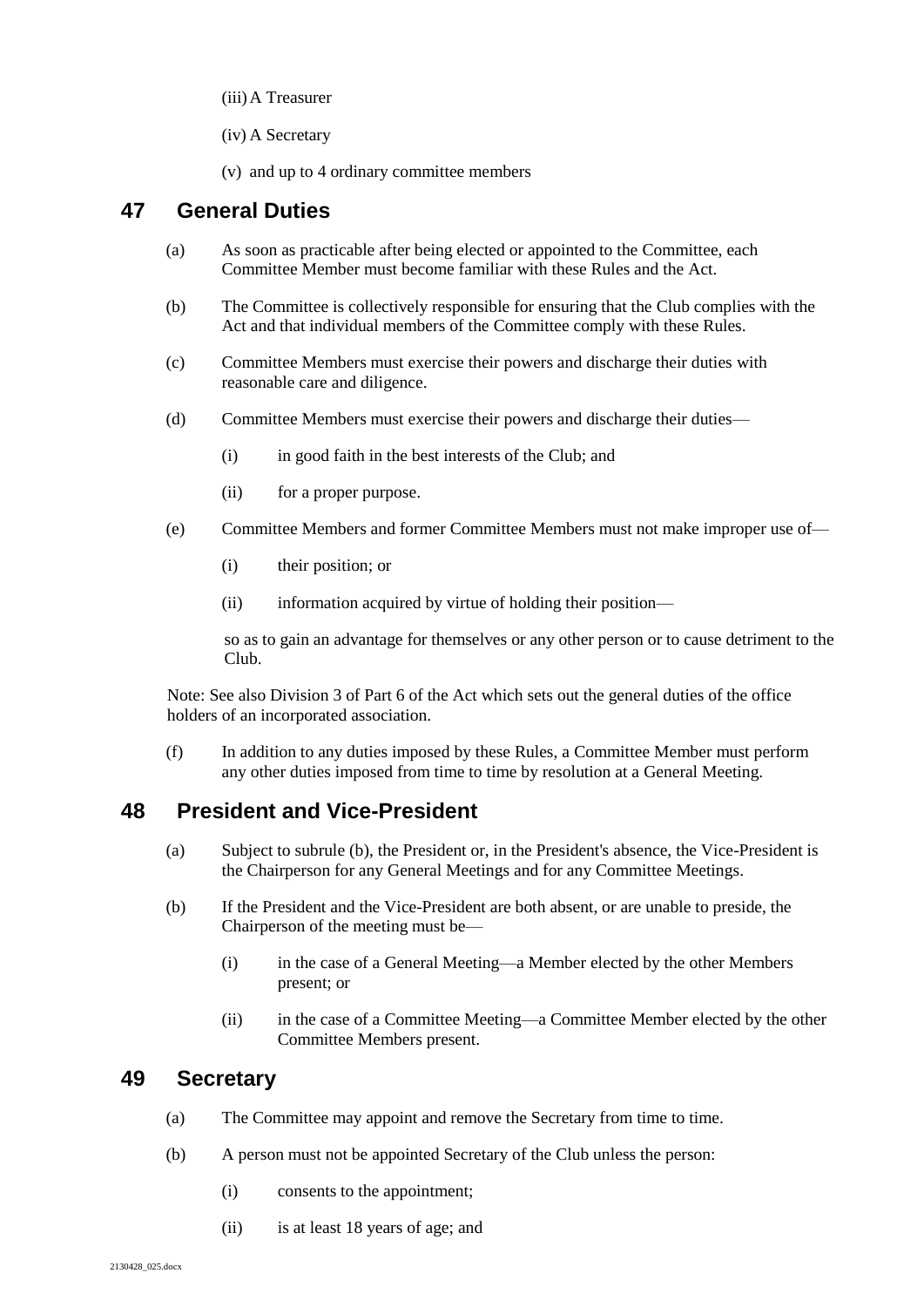- (iii) is resident in Australia.
- (c) The Secretary must perform any duty or function required under the Act to be performed by the secretary of an incorporated association.

Example: Under the Act, the secretary of an incorporated association is responsible for lodging documents of the association with the Registrar.

- (d) The Secretary must—
	- (i) maintain the register of Members in accordance with rule [19;](#page-9-3) and
	- (ii) keep custody of the common seal (if any) of the Club and, except for the financial records referred to in rule [74\(c\),](#page-28-5) all books, documents and securities of the Club in accordance with rules [76](#page-28-3) an[d 79;](#page-29-2) and
	- (iii) subject to the Act and these Rules, provide Members with access to the register of Members, the minutes of General Meetings and other books and documents; and
	- (iv) perform any other duty or function imposed on the Secretary by these Rules.
- (e) The Secretary must give to the Registrar notice of his or her appointment within 14 days after the appointment.

### <span id="page-21-0"></span>**50 Treasurer**

- (i) The Treasurer must—
- (ii) receive all moneys paid to or received by the Club and issue receipts for those moneys in the name of the Club; and
- (iii) ensure that all moneys received are paid into the account of the Club within 5 working days after receipt; and
- (iv) make any payments authorised by the Committee or by a General Meeting of the Club from the Club's funds; and
- (v) ensure cheques are signed by at least 2 Committee Members.
- (b) The Treasurer must—
	- (i) ensure that the financial records of the Club are kept in accordance with the Act; and
	- (ii) coordinate the preparation of the financial statements of the Club and their certification by the Committee prior to their submission to the annual General Meeting of the Club.
- (c) The Treasurer must ensure that at least one other Committee Member has access to the accounts and financial records of the Club.

### <span id="page-21-1"></span>Division 3—Election of Committee Members and tenure of office

### <span id="page-21-2"></span>**51 Who is eligible to be a Committee Member**

A Member is eligible to be elected or appointed as a Committee Member if the Member-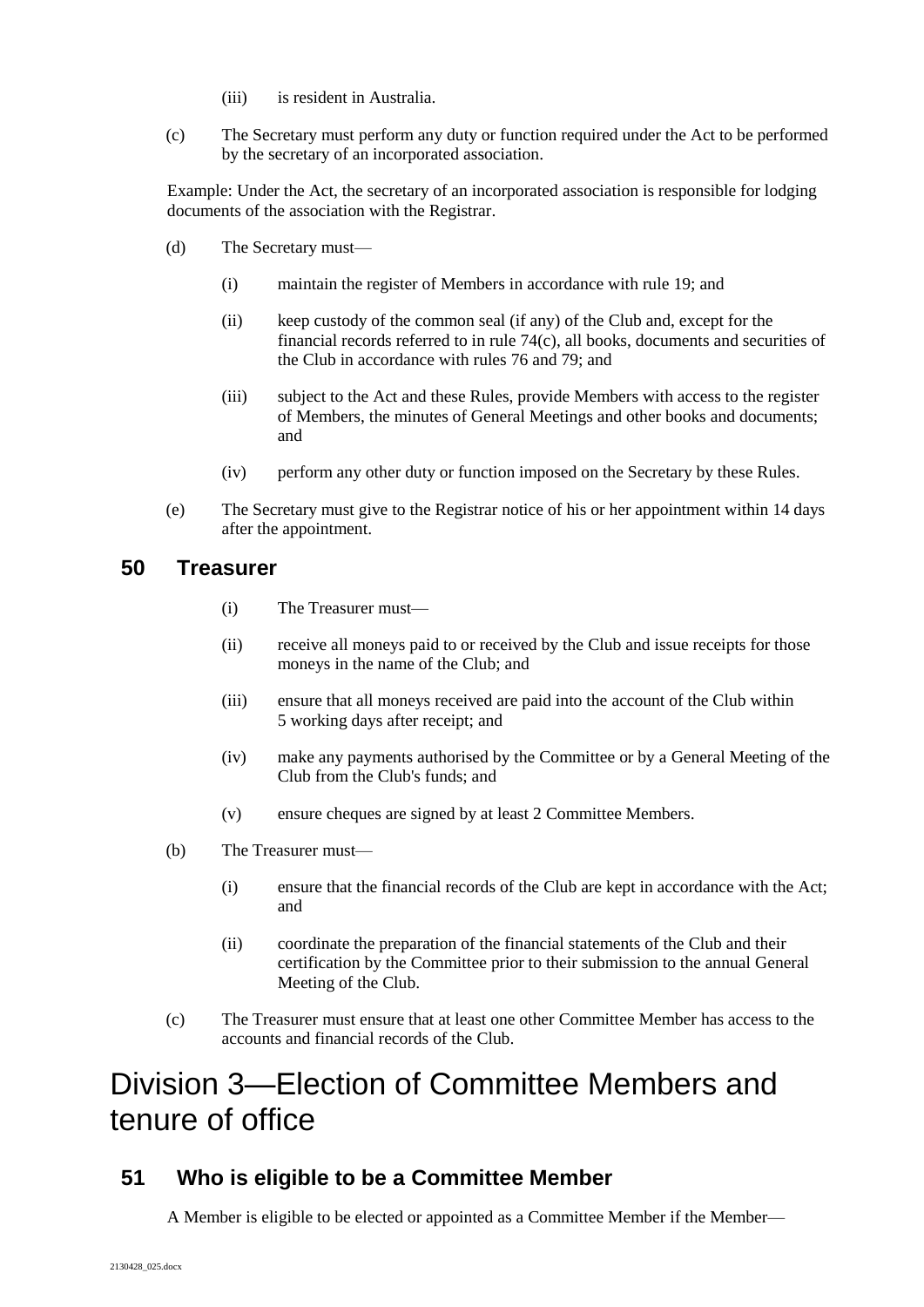- (a) is 18 years or over;
- (b) has not been expelled or suspended as a Member, or disqualified as a Committee Member by the Committee or disciplinary subcommittee (or anybody performing a similar role) for a period longer than five years, whether or not that period of disqualification, expulsion or suspension has expired;
- (c) demonstrates to the reasonable satisfaction of the Committee that the Member is not insolvent (within the meaning of the Corporations Act);
- (d) is a current Financial Individual Member of the Club.

#### <span id="page-22-0"></span>**52 Positions to be declared vacant**

- (a) The Chairperson of any annual General Meeting must declare all positions on the Committee that are vacant pursuant to the operation of rule [55](#page-23-0) vacant and hold elections for those positions in accordance with rules [53](#page-22-1) and [54.](#page-22-2)
- (b) To the extent that such positions are vacant due to the operation of rule 55, a single election may be held to fill all of those positions.

### <span id="page-22-1"></span>**53 Nominations and Elections**

- (a) Nominations of candidates for election as a member of the Committee must be
	- $(i)$  made on or before  $3<sup>rd</sup>$  Monday in September before the Annual General Meeting in each year in the form approved for the purpose by the Committee from time to time;
	- (ii) moved and seconded by another Member; and
	- (iii) accompanied by the written consent of the candidate (which may be endorsed on the form of nomination); and
	- (iv) delivered to the Secretary of the Club on or before the  $3<sup>rd</sup>$  Monday in September in the year of the annual General Meeting and
	- (v) the nomination shall include a short summary of the candidates skills and abilities that the candidate possess to enable voting members to ascertain the most suitable candidate at the annual General Meeting.
- (b) If insufficient nominations are received to fill all vacancies on the Committee, the candidates nominated shall be deemed to be elected and the Committee will fill all other positions with co-opted individuals for the full term of office.
- (c) If the number of nominations received is equal to the number of vacancies to be filled, the persons nominated shall be deemed to be elected.
- (d) If the number of nominations exceeds the number of vacancies to be filled, a ballot must be held in accordance with rule [54.](#page-22-2)

### <span id="page-22-2"></span>**54 Ballot**

(a) The ballot for the election of elected members of the Committee shall be by Individual Members in attendance at the annual General Meeting or by proxy as set out in rule 40[and by Individual Members lodging a postal or electronic vote to arrive at the offices of the Club no later than close of business hours on the Friday immediately prior to the annual General Meeting].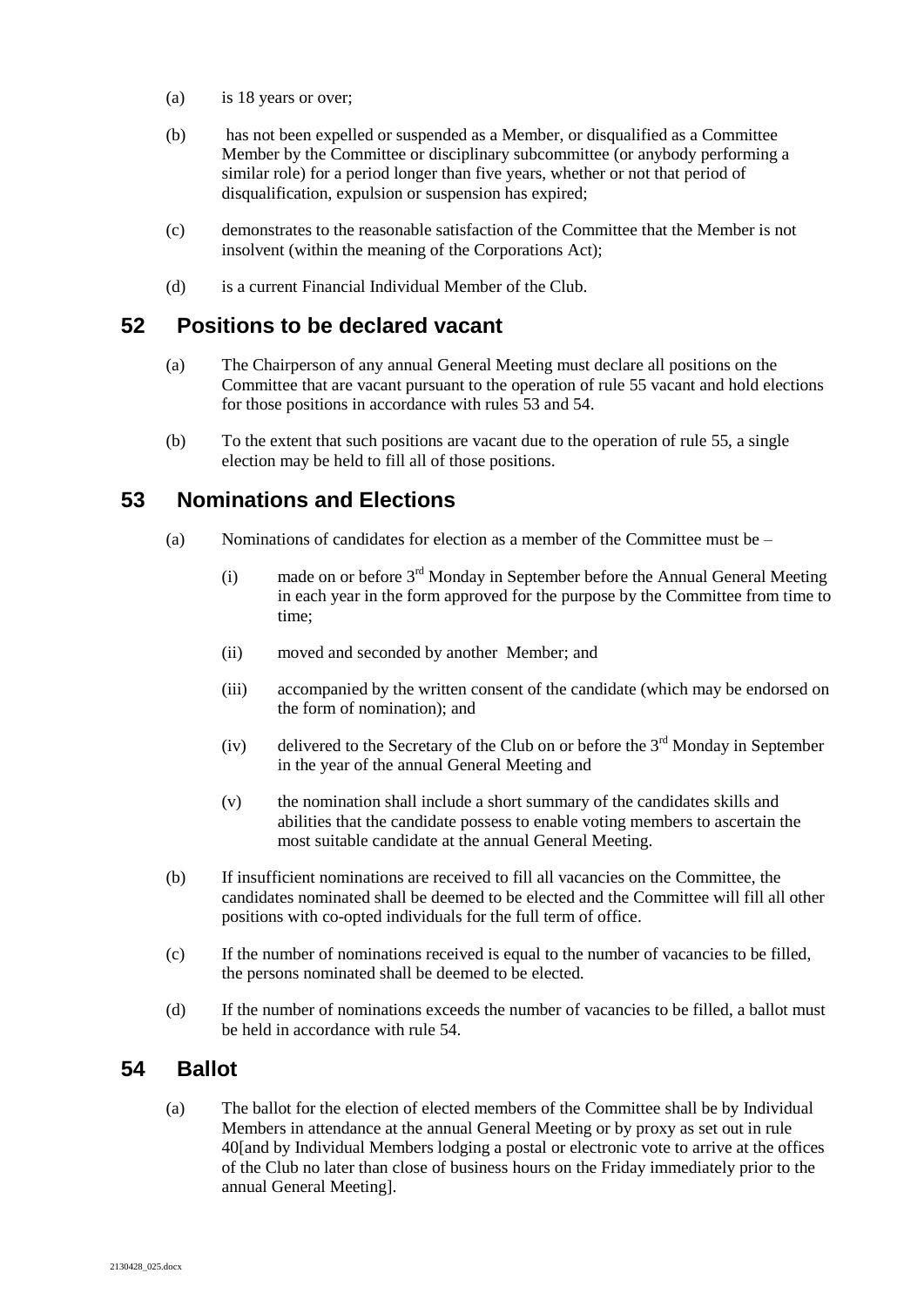### <span id="page-23-0"></span>**55 Term of Office**

- (a) Subject to rules 55 (e) and (f), all elected committee positions are for a two year term, on a rotational basis with four elected committee members that include the President, the Secretary and 2 ordinary committee members retiring at one annual general meeting and the Vice president, the Treasurer and the remaining 2 ordinary committee members retiring the following annual general meeting.
- (b) An elected committee member's term of office begins at the end of the annual general meeting in which that committee member was elected, and ends at the second annual general meeting following.
- (c) ordinary committee members' positions are for a term of two year, beginning at the end of the annual general meeting in which that committee member was elected, and ending at the second annual general meeting following.
- (d) All committee members are eligible for re-election .
- e) If a committee member wants to run for a vacant position but still has another year of their current position eligible they must resign their current position, as per rule 58, and nominate themselves for the new position. The position resigned from will then become vacant and will become eligible to be voted on but will only be available for the remaining one year to maintain the two year cycle.
- f) For the first Annual General Meeting after acceptance of these rules the President, the Secretary and 2 ordinary committee members will have a two year term, whilst the Vice President, the Treasurer and 2 ordinary committee members will have a one year term to allow the two year cycle to commence. The Vice President, the Treasurer and 2 ordinary members will be elected again at the second AGM after acceptance of these rules and will have a two year term. There after all positions will on a two year cycle, alternating yearly as per rule 55 (a), (e) and (f).

### **56 Transitional Arrangements**

- (a) Notwithstanding anything else in these Rules, the arrangements set out in this rule 56 shall apply from the date these Rules are adopted.
- (b) Subject to rules 55 (e) and (f) any committee members elected at the general meeting where these Rules are adopted shall hold office for two years,
- (c) Any committee members holding office immediately prior to the adoption of these Rules, and continuing to hold office after the general meeting where these Rules are adopted, shall vacate office at the annual general meeting following the general meeting where these Rules are adopted.

### <span id="page-23-1"></span>**57 Removal of Committee Member**

- (a) The Club may by Special Resolution remove any member of the Committee before the expiration of the member's term of office, upon the member being found after due process, guilty of conduct unbecoming of a Member or conduct prejudicial to the interests of the Club and may appoint another Member in his or her place to hold office until the expiration of the term of the first-mentioned Member.
- (b) The Committee may, if in its reasonable opinion a Committee Member has: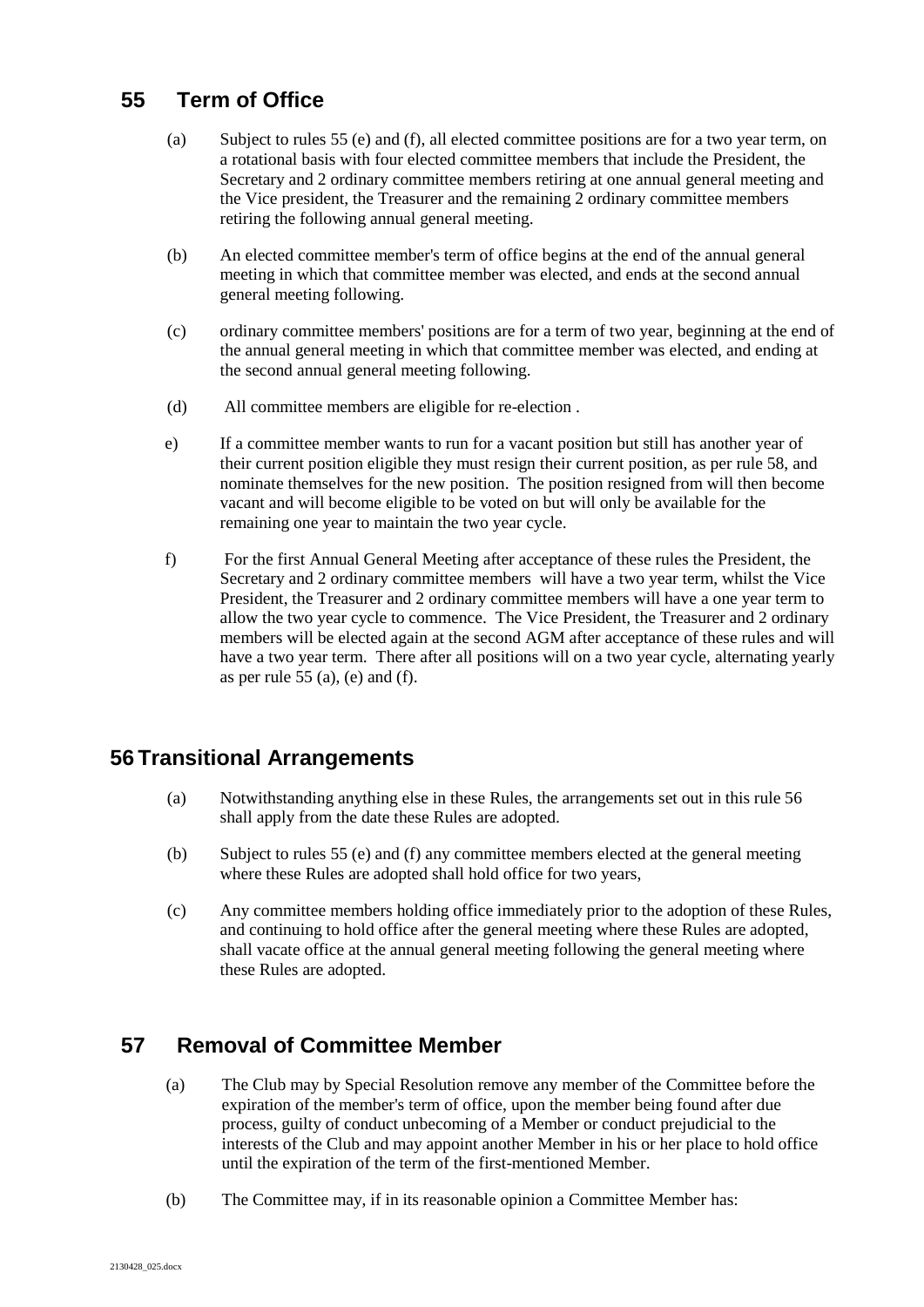- (i) acted in a manner unbecoming or prejudicial to the purposes and the interests of the Club and/or cycling; or
- (ii) brought the Club or cycling into disrepute,
- (c) remove the Committee Member and appoint a Member to replace that Committee Member, provided that the Member meets the eligibility criteria set out in rule [51.](#page-21-2)
- (d) The procedure for the removal from office shall be as is prescribed, but in any event must accord with the rules of natural justice.

### <span id="page-24-0"></span>**58 Vacation of office**

- (a) A Committee Member may resign from the Committee by written notice addressed to the Committee.
- (b) A person ceases to be a Committee Member if he or she—
	- (i) ceases to be a Member of the Club; or
	- (ii) becomes insolvent (within the meaning of the Corporations Act); or
	- (iii) is removed under rule [57;](#page-23-1) or
	- (iv) fails to attend 3 consecutive Committee Meetings (other than special or urgent Committee Meetings) without leave of absence under rule [69;](#page-27-0) or
	- (v) otherwise ceases to be a Committee Member by operation of section 78 of the Act.

Note: A Committee Member may not hold the office of secretary if they do not reside in Australia.

### <span id="page-24-1"></span>**59 Filling casual vacancies**

- (a) The Committee may appoint an eligible Member of the Club to fill a position on the Committee that—
	- (i) has become vacant under rule 58; or
	- (ii) was not filled by election at the last annual General Meeting.
- (b) If the position of Secretary becomes vacant, the Committee must appoint a Member to the position within 14 days after the vacancy arises.
- (c) Rule [55](#page-23-0) applies to any Committee Member appointed by the Committee.
- (d) The Committee may continue to act despite any vacancy in its membership.

### <span id="page-24-2"></span>Division 4—Meetings of Committee

### <span id="page-24-3"></span>**60 Meetings of Committee**

- (a) The Committee will meet in February, April, June and Oct with the Annual General Meeting to be held in October.
- (b) The date, time and place of the first Committee Meeting must be determined by the Members of the Committee as soon as practicable after the annual General Meeting of the Club at which the members of the Committee were elected.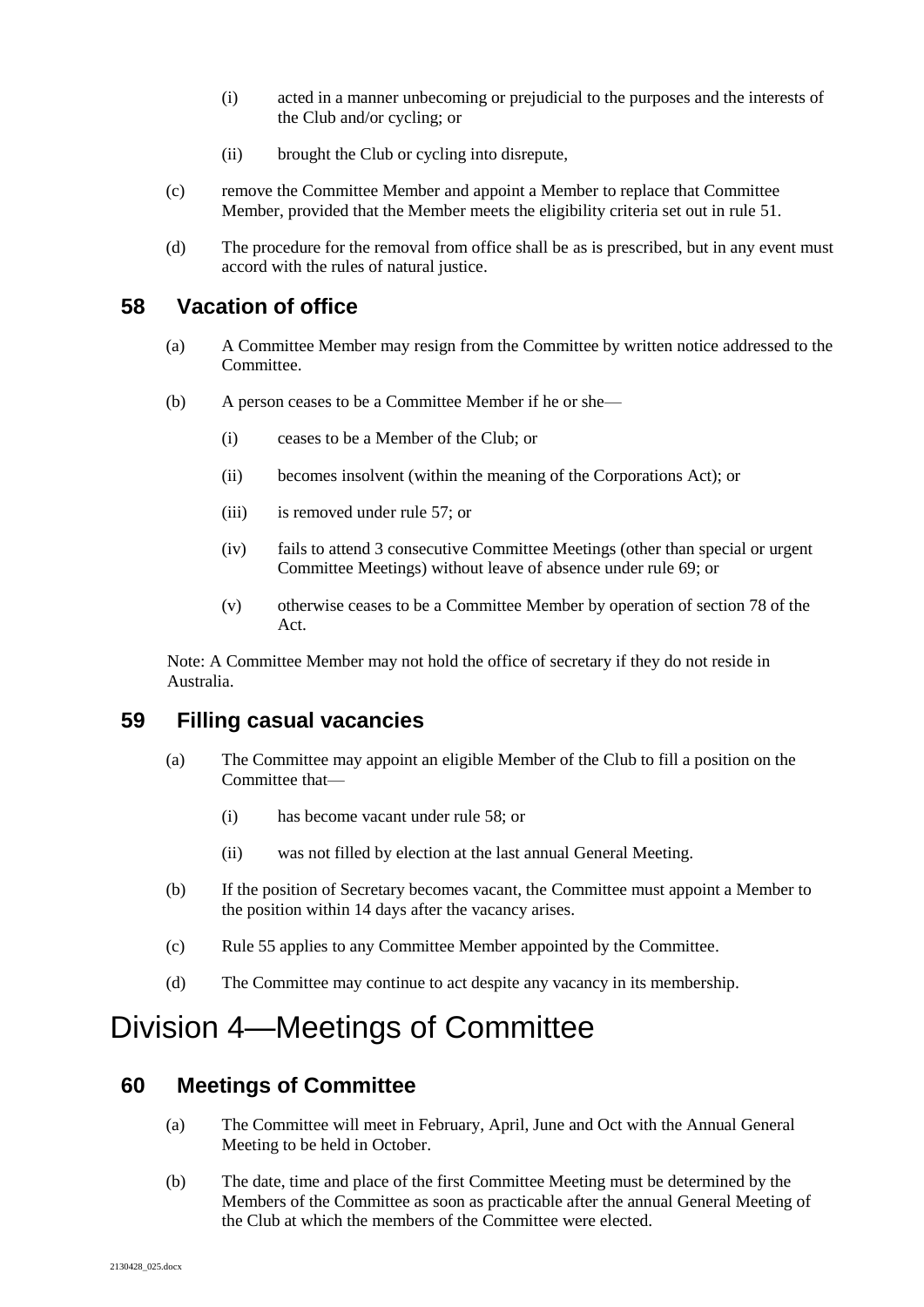(c) Special Committee Meetings may be convened by the President or by any 4 members of the Committee.

### <span id="page-25-0"></span>**61 Notice of meetings**

- (a) Notice of each Committee Meeting must be given to each Committee Member no later than 7 days before the date of the meeting, unless all Committee Members consent to shorter notice (in which case such notice consented to shall be sufficient notice under this rul[e 61\)](#page-25-0).
- (b) Notice may be given of more than one Committee Meeting at the same time.
- (c) The notice must state the date, time and place of the meeting.
- (d) If a special Committee Meeting is convened, the notice must include the general nature of the business to be conducted.
- (e) The only business that may be conducted at the meeting is the business for which the meeting is convened.

### <span id="page-25-1"></span>**62 Urgent meetings**

- (a) In cases of urgency, a meeting can be held without notice being given in accordance with rul[e 61](#page-25-0) provided that as much notice as practicable is given to each Committee Member by the quickest means practicable.
- (b) Any resolution made at the meeting must be passed by an Absolute Majority of the Committee.
- (c) The only business that may be conducted at an urgent meeting is the business for which the meeting is convened.

### <span id="page-25-2"></span>**63 Procedure and order of business**

- (a) The procedure to be followed at a meeting of a Committee must be determined from time to time by the Committee.
- (b) The order of business may be determined by the members present at the meeting.

### <span id="page-25-5"></span><span id="page-25-3"></span>**64 Use of technology**

- (a) A Committee Member who is not physically present at a Committee Meeting may participate in the meeting by the use of technology approved by the committee that allows that Committee Member and the Committee Members present at the meeting to clearly and simultaneously communicate with each other.
- (b) For the purposes of this Part, a Committee Member participating in a Committee Meeting as permitted under subrule [\(a\)](#page-25-5) is taken to be present at the meeting and, if the Committee Member votes at the meeting, is taken to have voted in person.

#### <span id="page-25-4"></span>**65 Quorum**

- (a) No business may be conducted at a Committee Meeting unless a quorum is present.
- (b) The quorum for a Committee Meeting is the presence (in person or as allowed under rule 64) of four Committee Members holding office.
- (c) If a quorum is not present within 30 minutes after the notified commencement time of a Committee Meeting—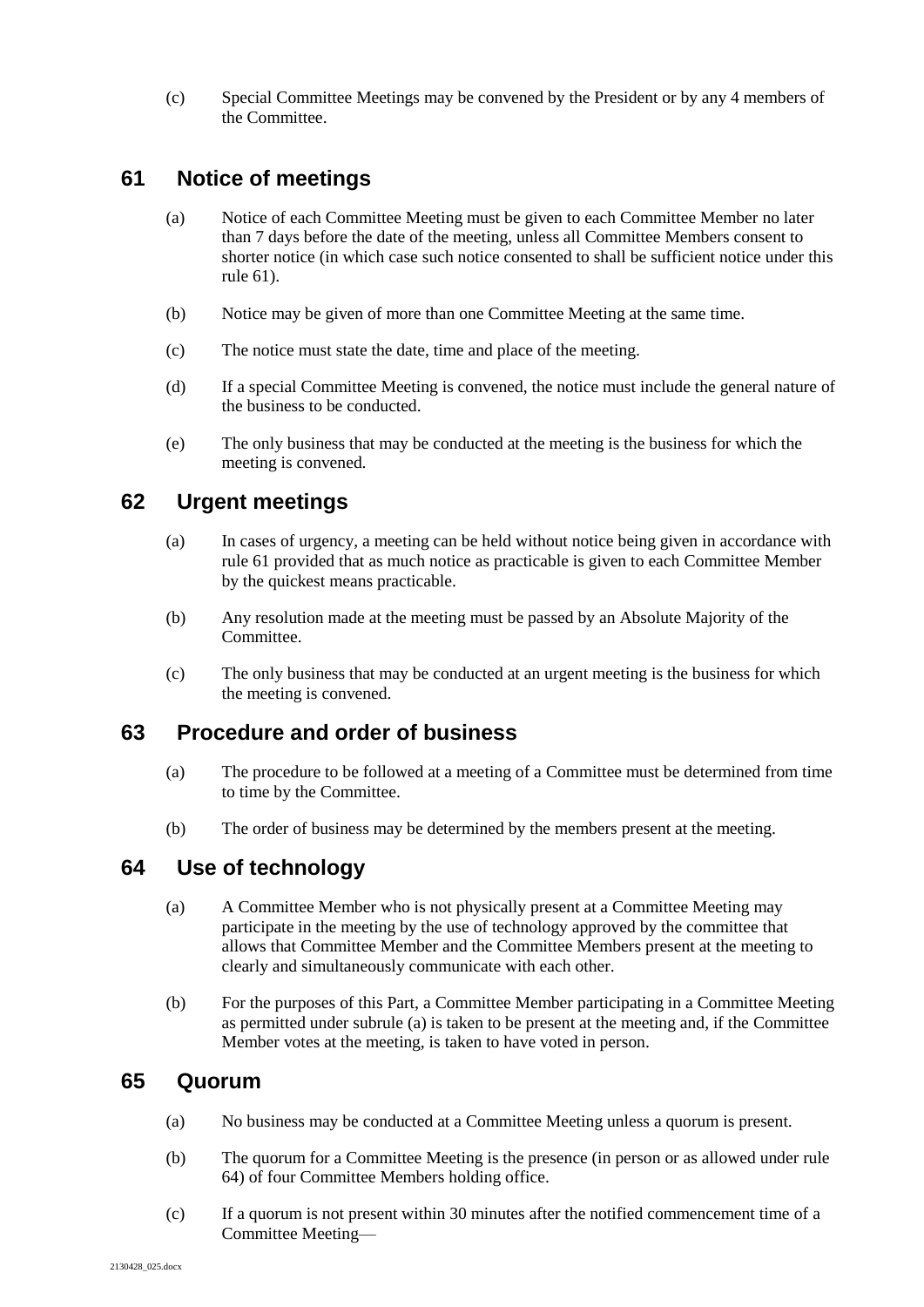- (i) in the case of a special meeting—the meeting lapses;
- (ii) in any other case—the meeting must be adjourned to a date no later than 14 days after the adjournment and notice of the time, date and place to which the meeting is adjourned must be given in accordance with rule [61.](#page-25-0)

### <span id="page-26-0"></span>**66 Voting**

- (a) On any question arising at a Committee Meeting, each Committee Member present at the meeting has one vote.
- <span id="page-26-3"></span>(b) A motion is carried if a majority of Committee Members present at the meeting vote in favour of the motion.
- (c) Subrule [\(b\)](#page-26-3) does not apply to any motion or question which is required by these Rules to be passed by an Absolute Majority of the Committee.
- (d) If votes are divided equally on a question, the Chairperson of the meeting has a second or casting vote.
- (e) Voting by proxy is not permitted.

#### <span id="page-26-1"></span>**67 Conflict of interest**

- (a) A Committee Member who has a material personal interest in a matter being considered at a Committee Meeting must disclose the nature and extent of that interest to the Committee.
- (b) The Committee Member
	- (i) must not be present while the matter is being considered at the meeting; and
	- (ii) must not vote on the matter.

Note: Under section 81(3) of the Act, if there are insufficient Committee Members to form a quorum because a member who has a material personal interest is disqualified from voting on a matter, a General Meeting may be called to deal with the matter.

- (c) This rule does not apply to a material personal interest—
	- (i) that exists only because the Committee Member belongs to a class of persons for whose benefit the Club is established; or
	- (ii) that the Committee Member has in common with all, or a substantial proportion of, the Members of the Club.

#### <span id="page-26-2"></span>**68 Minutes of meeting**

- (a) The Committee must ensure that minutes are taken and kept of each Committee Meeting.
- (b) The minutes must record the following—
	- (i) the names of the Committee Members in attendance at the meeting;
	- (ii) the business considered at the meeting;
	- (iii) any resolution on which a vote is taken and the result of the vote;
	- (iv) any material personal interest disclosed under rule [67.](#page-26-1)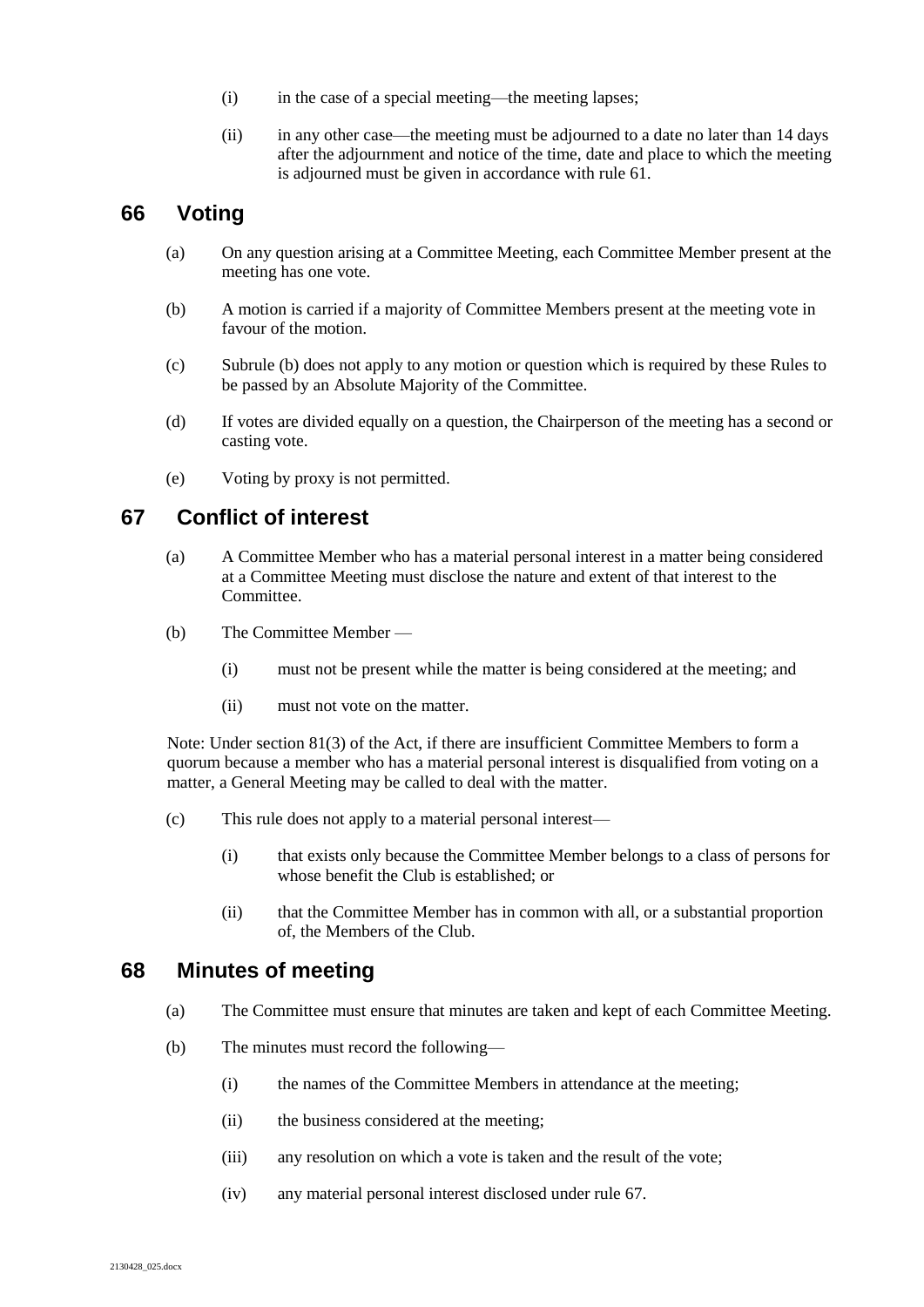### <span id="page-27-0"></span>**69 Leave of absence**

- (a) The Committee may grant a Committee Member leave of absence from Committee Meetings for a period not exceeding 3 months.
- (b) The Committee must not grant leave of absence retrospectively unless it is satisfied that it was not feasible for the Committee Member to seek the leave in advance.

### **70 Members (Non Committee) Participation at Committee Meetings**

- (a) Any Voting Member may attend a Board meeting but shall not participate or be entitled to vote on any matter unless authorised by an ordinary resolution of the Board.
- (b) The Board may, by ordinary resolution, exclude any person (other than a Board Member), from some or all of a Board meeting.
- (c) A Voting Member who is not a Board Member may request that an item be added to the agenda for a Board meeting by giving written notice to the Secretary. The Secretary may refuse to include that item on the agenda for the next Board meeting if the Secretary has already issued the notice of meeting.

### <span id="page-27-1"></span>PART 6—FINANCIAL MATTERS

### <span id="page-27-2"></span>**71 Source of funds**

The funds of the Club may be derived from annual subscriptions, donations, fund-raising activities, grants, interest and any other sources approved by the Committee.

### <span id="page-27-3"></span>**72 Affiliation, Capitation and Licence Fees**

- (a) Membership and other fees will be set from time to time by the Committee under rule [44\(c\).](#page-19-3)
- (b) Membership fees for Individual Members and Associate Members shall become payable on January 1 each year.

### <span id="page-27-4"></span>**73 Management of funds**

- (a) The Club must open an account with a financial institution from which all expenditure of the Club is made and into which all of the Club's revenue is deposited.
- (b) Subject to any restrictions imposed by a General Meeting of the Club, the Committee may approve expenditure on behalf of the Club.
- (c) The Committee may authorise the Director of Finance to expend funds on behalf of the Club (including by electronic funds transfer) up to a specified limit without requiring approval from the Committee for each item on which the funds are expended.
- (d) All cheques, drafts, bills of exchange, promissory notes and other negotiable instruments must be signed by 2 Committee Members.
- (e) All funds of the Club must be deposited into the financial account of the Club no later than 5 working days after receipt.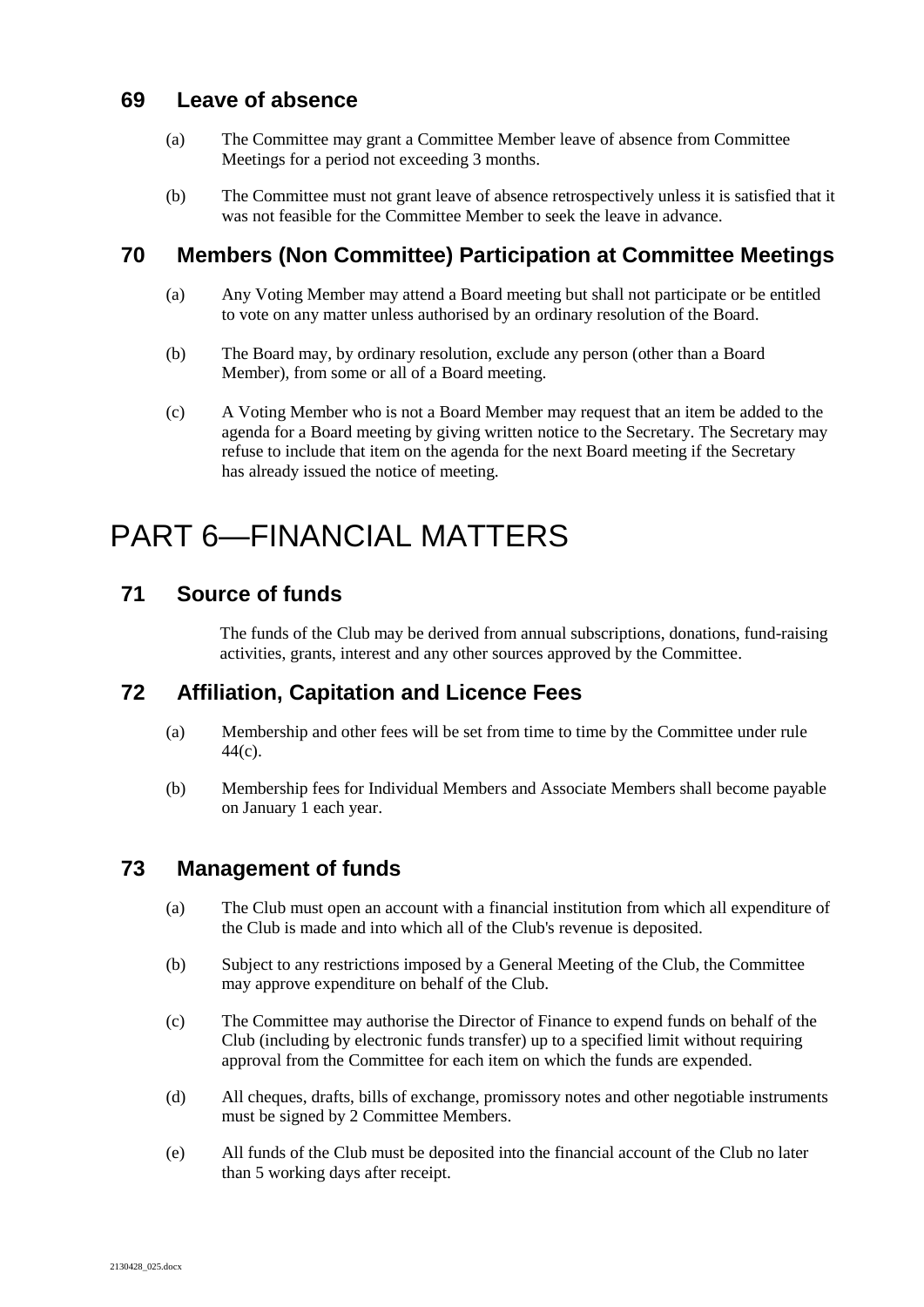(f) With the approval of the Committee, the Director of Finance may maintain a cash float provided that all money paid from or paid into the float is accurately recorded at the time of the transaction.

### <span id="page-28-0"></span>**74 Financial records**

- (a) The Club must keep financial records that—
	- (i) correctly record and explain its transactions, financial position and performance; and
	- (ii) enable financial statements to be prepared as required by the Act.
- (b) The Club must retain the financial records for 7 years after the transactions covered by the records are completed.
- <span id="page-28-5"></span>(c) The Director of Finance must keep in his or her custody, or under his or her control—
	- (i) the financial records for the current Financial Year; and
	- (ii) any other financial records as authorised by the Committee.

### <span id="page-28-6"></span><span id="page-28-1"></span>**75 Financial statements**

- (a) For each Financial Year, the Committee must ensure that the requirements under the Act relating to the financial statements of the Club are met.
- (b) Without limiting subrule [\(a\),](#page-28-6) those requirements include—
	- (i) the preparation of the financial statements;
	- (ii) if required, the review or auditing of the financial statements;
	- (iii) the certification of the financial statements by the Committee;
	- (iv) the submission of the financial statements to the annual General Meeting of the Club;
	- (v) the lodgement with the Registrar of the financial statements and accompanying reports, certificates, statements and fee.

### <span id="page-28-2"></span>PART 7—GENERAL MATTERS

### <span id="page-28-3"></span>**76 Common seal**

- (a) The Club may have a common seal.
- (b) If the Club has a common seal—
	- (i) the name of the Club must appear in legible characters on the common seal;
	- (ii) a document may only be sealed with the common seal by the authority of the Committee and the sealing must be witnessed by the signatures of two Committee Members;
	- (iii) the common seal must be kept in the custody of the Secretary.

### <span id="page-28-4"></span>**77 Registered address**

The registered address of the Club is—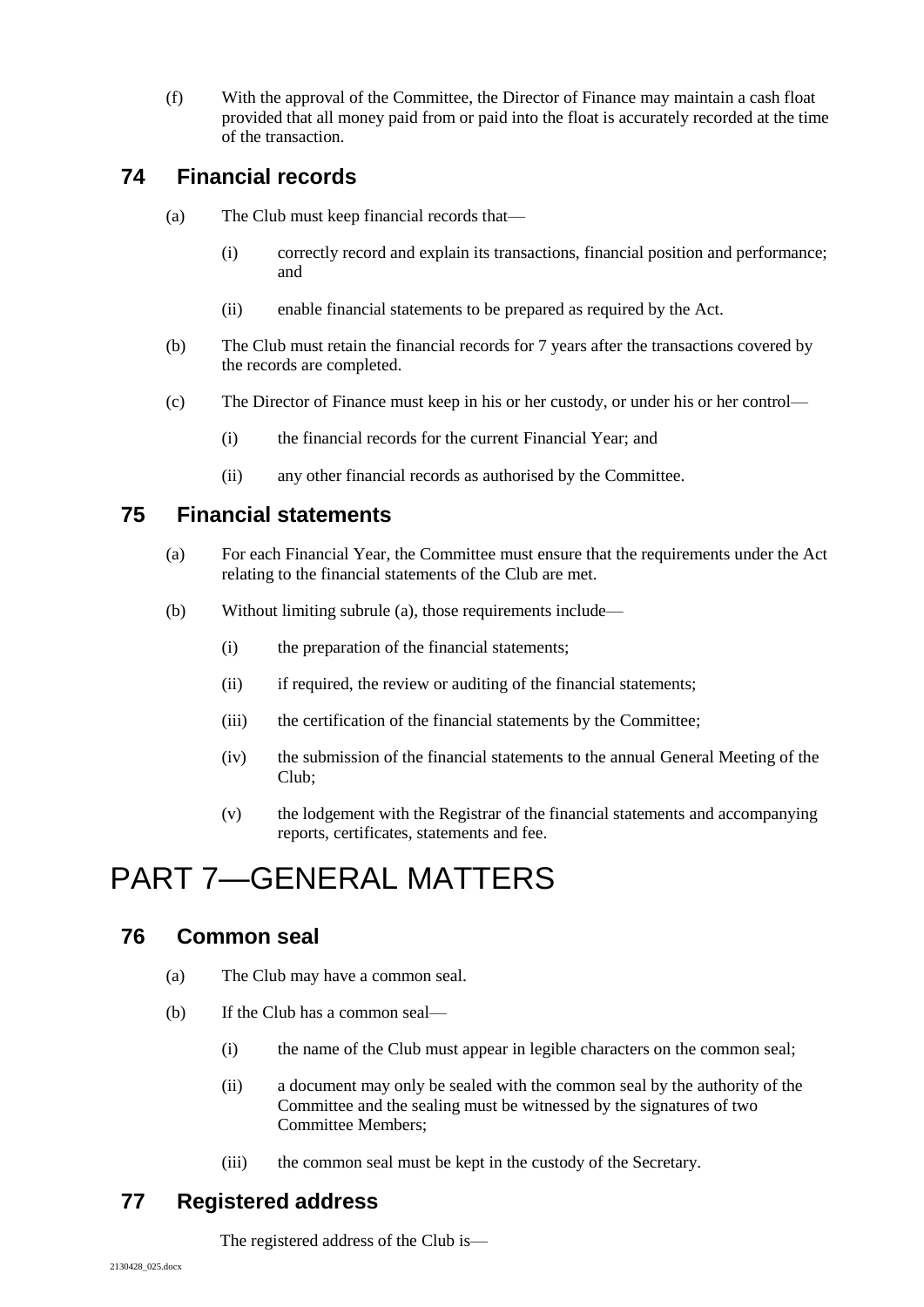- (a) the address determined from time to time by resolution of the Committee; or
- (b) if the Committee has not determined an address to be the registered address—the postal address of the Secretary.

#### <span id="page-29-4"></span><span id="page-29-0"></span>**78 Notice requirements**

- (a) Any notice required to be given to a Member or a Committee Member under these Rules may be given—
	- (i) by handing the notice to the Member personally; or
	- (ii) by sending it by post to the Member at the address recorded for the Member on the register of Members; or
	- (iii) by email or facsimile transmission.
- (b) Subrule [\(a\)](#page-29-4) does not apply to notice given under rule [62.](#page-25-1)
- <span id="page-29-3"></span>(c) Any notice required to be given to the Club or the Committee may be given—
	- (i) by handing the notice to a member of the Committee; or
	- (ii) by sending the notice by post to the registered address; or
	- (iii) by leaving the notice at the registered address; or
	- (iv) if the Committee determines that it is appropriate in the circumstances—
		- (A) by email to the email address of the Club or the Secretary; or
		- (B) by facsimile transmission to the facsimile number of the Club.

### <span id="page-29-2"></span>**79 Custody and inspection of books and records**

- <span id="page-29-1"></span>(a) Members may on request inspect free of charge—
	- (i) the register of Members;
	- (ii) the minutes of General Meetings;
	- (iii) subject to subrule [\(b\),](#page-29-5) the financial records, books, securities and any other relevant document of the Club, including minutes of Committee Meetings.

Note: See note following rule [19](#page-9-3) for details of access to the register of Members.

- <span id="page-29-5"></span>(b) The Committee may refuse to permit a Member to inspect records of the Club that relate to confidential, personal, employment, commercial or legal matters or where to do so may be prejudicial to the interests of the Club.
- (c) The Committee must on request make copies of these rules available to Members and applicants for membership free of charge.
- (d) Subject to subrule [\(b\),](#page-29-5) a Member may make a copy of any of the other records of the Club referred to in this rule and the Club may charge a reasonable fee for provision of a copy of such a record.
- (e) For purposes of this rule—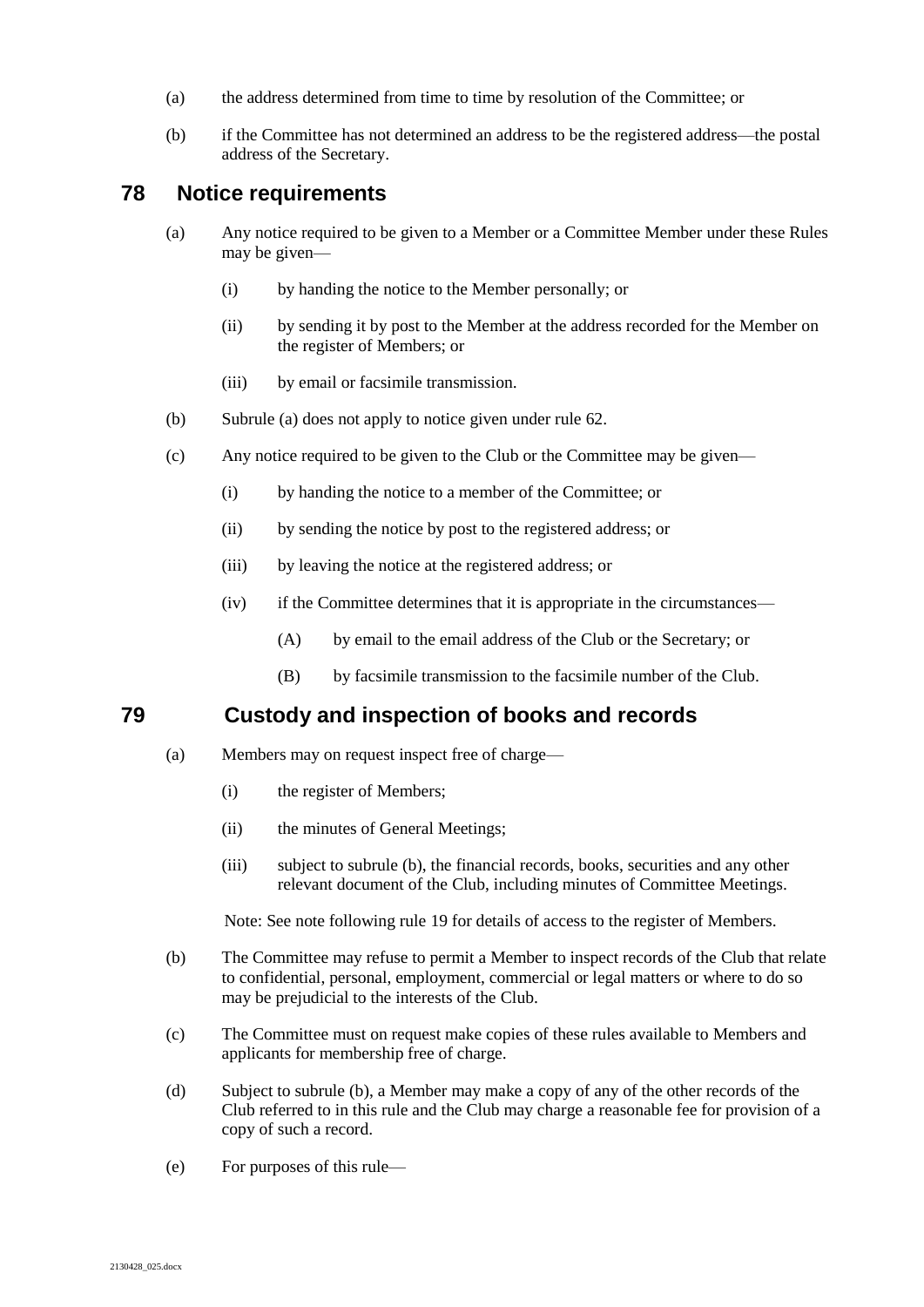- (i) **relevant documents** means the records and other documents, however compiled, recorded or stored, that relate to the incorporation and management of the Club and includes the following—
	- (A) its membership records;
	- (B) its financial statements;
	- (C) its financial records;
	- (D) records and documents relating to transactions, dealings, business or property of the Club.

### <span id="page-30-0"></span>**80 Indemnity**

- (a) Every Committee Member, officer, auditor, manager, employee or agent of the Club shall be indemnified out of the property or assets of the Club against any liability incurred by him or her in his or her capacity as Director, officer, auditor or agent in defending any proceedings, whether civil or criminal, in which judgement is given in his or her favour or in which he or she is acquitted or in connection with any application in relation to any such proceedings in which relief is, under the Act, granted to him or her by the Court.
- (b) The Club shall indemnify its Committee Members, officers, managers and employees against all damages and costs (including legal costs) for which any such Committee Member, officer, manager or employee may be or become liable to any third party in consequence of any act or omission except wilful misconduct:
	- (i) in the case of a Committee Member or officer, performed or made whilst acting on behalf of and with the authority (express or implied) of the Club; and
	- (ii) in the case of an employee, performed or made in the course of, and within the scope of, his or her employment by the Club.

### <span id="page-30-1"></span>**81 Winding up and cancellation**

- (a) The Club may be wound up voluntarily by Special Resolution.
- (b) In the event of the winding up or the cancellation of the incorporation of the Club, the surplus assets of the Club must not be distributed to any Members or former Members of the Club.
- (c) Subject to the Act and any court order made under section 133 of the Act, the surplus assets must be given to a body that has similar purposes to the Club and which is not carried on for the profit or gain of its individual members.
- (d) The body to which the surplus assets are to be given must be decided by Special Resolution.

### <span id="page-30-2"></span>**82 Alteration of Rules**

These Rules may only be altered by Special Resolution of a General Meeting of the Club.

Note: An alteration of these Rules does not take effect unless or until it is approved by the Registrar. If these Rules (other than rule 1, 2 or 3) are altered, the Club is taken to have adopted its own rules, not the model rules.